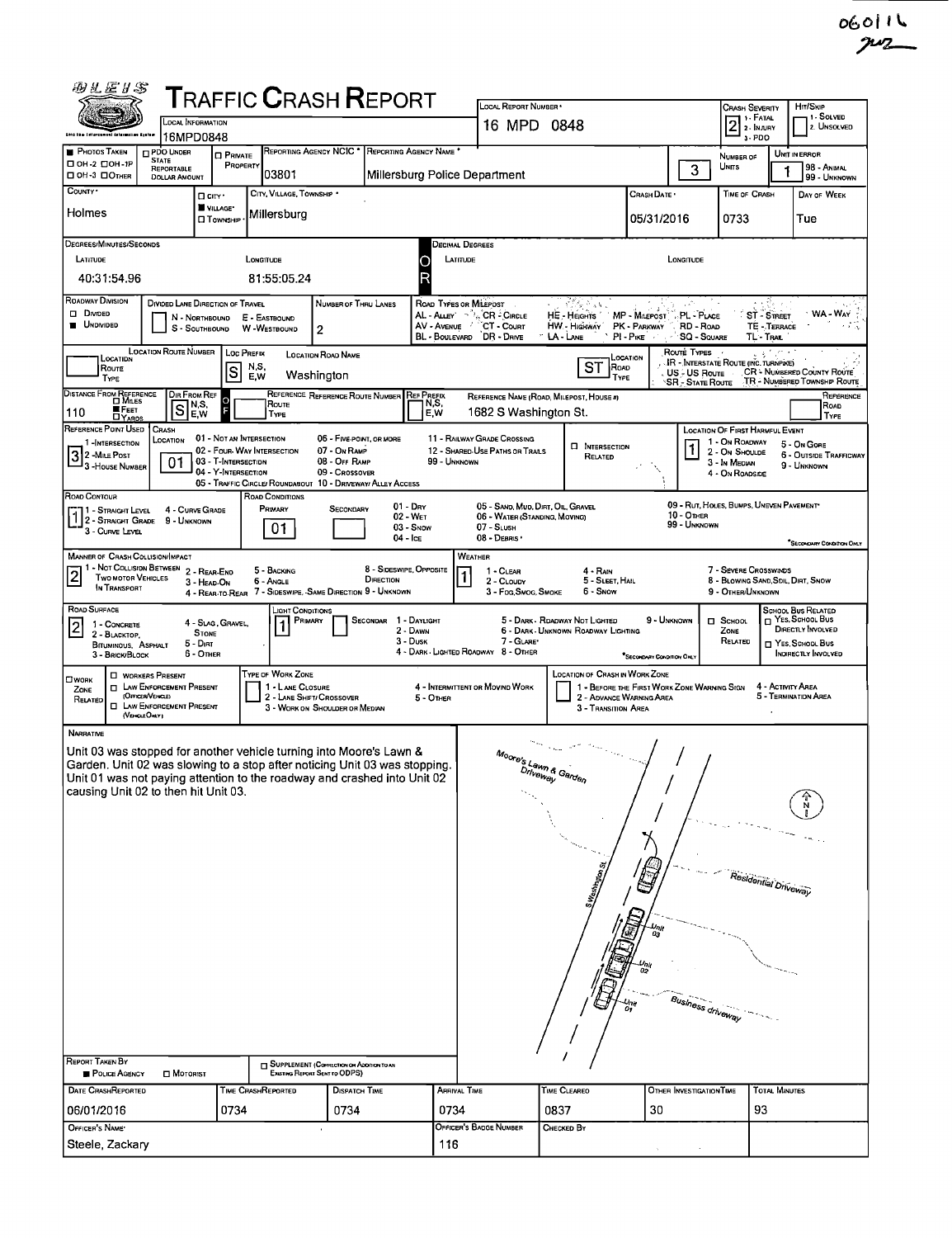| LINIT                                                                                                                                                                                                                                                                         |                                                                                                                                                           |                                                                                            |                                                                                             |                                                                                                                                                                                                                    |  |  |  |  |  |  |  |  |  |
|-------------------------------------------------------------------------------------------------------------------------------------------------------------------------------------------------------------------------------------------------------------------------------|-----------------------------------------------------------------------------------------------------------------------------------------------------------|--------------------------------------------------------------------------------------------|---------------------------------------------------------------------------------------------|--------------------------------------------------------------------------------------------------------------------------------------------------------------------------------------------------------------------|--|--|--|--|--|--|--|--|--|
|                                                                                                                                                                                                                                                                               |                                                                                                                                                           |                                                                                            | LOCAL REPORT NUMBER<br>16 MPD 0848                                                          |                                                                                                                                                                                                                    |  |  |  |  |  |  |  |  |  |
| OWNER NAME: LAST, FIRST, MIDDLE ( C SAME AS DRIVER )<br>UNIT NUMBER                                                                                                                                                                                                           |                                                                                                                                                           | OWNER PHONE NUMBER                                                                         | <b>DAMAGE SCALE</b>                                                                         | DAMAGE AREA                                                                                                                                                                                                        |  |  |  |  |  |  |  |  |  |
| Mirich, James, A<br>1                                                                                                                                                                                                                                                         |                                                                                                                                                           | 330-231-9026                                                                               | 4                                                                                           | <b><i><u>Еноит</u></i></b>                                                                                                                                                                                         |  |  |  |  |  |  |  |  |  |
| OWNER ADDRESS: CITY, STATE, ZiP<br>□ SAME AS DRIVER)                                                                                                                                                                                                                          |                                                                                                                                                           |                                                                                            | 1 - NONE                                                                                    |                                                                                                                                                                                                                    |  |  |  |  |  |  |  |  |  |
| 8656 US 62, Killbuck, OH, 44637                                                                                                                                                                                                                                               |                                                                                                                                                           |                                                                                            |                                                                                             |                                                                                                                                                                                                                    |  |  |  |  |  |  |  |  |  |
| <b>LP STATE LICENSE PLATE NUMBER</b>                                                                                                                                                                                                                                          | <b>VEHICLE IDENTIFICATION NUMBER</b>                                                                                                                      |                                                                                            | $2 - M$ INDR<br><b>#Occupants</b>                                                           |                                                                                                                                                                                                                    |  |  |  |  |  |  |  |  |  |
| OН<br><b>FMY8589</b><br>VEHICLE YEAR<br><b>VEHICLE MAKE</b>                                                                                                                                                                                                                   | JM1BK123671747199                                                                                                                                         | VEHICLE COLDR                                                                              | 3 - FUNCTIONAL                                                                              | □<br>п                                                                                                                                                                                                             |  |  |  |  |  |  |  |  |  |
| 2007<br>Mazda                                                                                                                                                                                                                                                                 | <b>VEHICLE MODEL</b><br>Mazda 6                                                                                                                           | RED                                                                                        | 4 - DISABLING                                                                               |                                                                                                                                                                                                                    |  |  |  |  |  |  |  |  |  |
| INSURANCE COMPANY<br>PROOF OF<br><b>INSURANCE</b>                                                                                                                                                                                                                             | POLICY NUMBER                                                                                                                                             | <b>TOWED BY</b>                                                                            | 9 - Unknown                                                                                 | o<br>о                                                                                                                                                                                                             |  |  |  |  |  |  |  |  |  |
| Celina Ins.<br>SHDWN<br>CARRIER NAME, ADDRESS, CITY, STATE, ZIP                                                                                                                                                                                                               | 7135830-0                                                                                                                                                 | Klines                                                                                     |                                                                                             | <b>CARRIER PHONE</b>                                                                                                                                                                                               |  |  |  |  |  |  |  |  |  |
|                                                                                                                                                                                                                                                                               |                                                                                                                                                           |                                                                                            |                                                                                             |                                                                                                                                                                                                                    |  |  |  |  |  |  |  |  |  |
| US DOT<br><b>VEHICLE WEIGHT GVWR/GCWR</b><br>CARGO BOOY TYPE<br>TRAFFICWAY DESCRIPTION<br>101 - No Cargo Booy Type/Not Applicasl 09 - Pole<br>1 - Two-Way, Not Divideo<br>1 - LESS THAN OR EQUAL TO 10K LBS<br>01<br>02 - Bus/Van (9-15 Seats, Inc Driver)<br>10 - CARGO TANK |                                                                                                                                                           |                                                                                            |                                                                                             |                                                                                                                                                                                                                    |  |  |  |  |  |  |  |  |  |
| 2 - Two-Way, Not Divided, Continuous Left Turn Lane<br>2 - 10,001 to 26,000x Las<br>HM PLACARD ID NO.<br>03 - Bus (16+ SEATS, INC DRIVER)<br>11 - FLAT BEO<br>3 - T WO-WAY, DIVIDED, UNPROTECTED (PAINTED OR GRASS >4FT.) MEDIA<br>3 - MORE THAN 25,000K LBS.                 |                                                                                                                                                           |                                                                                            |                                                                                             |                                                                                                                                                                                                                    |  |  |  |  |  |  |  |  |  |
| HAZARDOUS MATERIAL                                                                                                                                                                                                                                                            | 04 - VEHICLE TOWING ANOTHER VEHICLE<br>05 - Logging<br>06 - INTERMODAL CONTAINER CHASIS                                                                   | 12 - Duse<br>13 - CONCRETE MIXER<br>14 - AUTO TRANSPORTER                                  | 4 - Two-Way, Divideo. Positive Median Barrier<br>5 - ONE-WAY TRAFFICWAY                     |                                                                                                                                                                                                                    |  |  |  |  |  |  |  |  |  |
| <b>HM CLASS</b><br>$n$ Related<br>NUMBER                                                                                                                                                                                                                                      | 07 - CARGO VAN/ENCLOSED BOX<br>08 - GRAIN, CHIPS, GRAVEL                                                                                                  | 15 - GARBAGE / REFUSE<br>99 - OTHER/UNKNOWN                                                | <b>D</b> Hn / Skip UNIT                                                                     |                                                                                                                                                                                                                    |  |  |  |  |  |  |  |  |  |
| NON-MOTORIST LOCATION PRIOR TO IMPACT<br>TYPE OF USE                                                                                                                                                                                                                          | UNIT TYPE                                                                                                                                                 |                                                                                            |                                                                                             |                                                                                                                                                                                                                    |  |  |  |  |  |  |  |  |  |
| 01 - INTERSECTION - MARKED CROSSWAL<br>02 - INTERSECTION - NO CROSSWALK<br>03 - INTERSECTION OTHER                                                                                                                                                                            | 01<br>01 - Sub-COMPACT<br>02 - COMPACT                                                                                                                    |                                                                                            |                                                                                             | PASSENGER VEHICLES (LESS THAN 9 PASSENGERS MEDIMEANY TRUCKS OR COMBO UNITS > 10KLBS BUS/VANILIMO(9 OR MORE INCLUDING DRIVER)<br>13 - SINGLE UNIT TRUCK OR VAN ZAXLE, 6 TIRES 21 - BUS/VAN (9-15 SEATS, INC DRIVER) |  |  |  |  |  |  |  |  |  |
| 1 - PERSONAL<br>04 - MIDBLOCK - MARKED CROSSWALK<br>2 - COMMERCIAL<br>05 - TRAVEL LANE - OTHER LOCATION                                                                                                                                                                       | 14 - SINGLE UNIT TRUCK: 3+ AXLES<br>15 - SINGLE UNIT TRUCK / TRAILER                                                                                      | 22 - BUS (16+ SEATS, INC DRIVER)<br>NON-MOTORIST                                           |                                                                                             |                                                                                                                                                                                                                    |  |  |  |  |  |  |  |  |  |
| 06 - BICYCLE LANE<br>3 - GOVERNMENT<br>07 - ShouLDER/ROADSIDE                                                                                                                                                                                                                 | OR HIT/SKIP<br>04 - Futt Size<br>05 - Minovan<br>06 - SPORT UTILITY VEHICLE                                                                               | 16 - TRUCK/TRACTOR (BOBTAIL)<br>17 - TRACTOR/SEMI TRAILER<br>18 - TRACTOR/DOUBLE           | 23 - Animal With Rider<br>24 - ANIMAL WITH BUGGY, WAGON, SURREY<br>25 - BICYCLE/PEDACYCLIST |                                                                                                                                                                                                                    |  |  |  |  |  |  |  |  |  |
| 08 - Sidewalk<br>09 - MEDIAN/CROSSING ISLAND<br>IN EMERGENCY<br>10 - DRIVE WAY ACCESS                                                                                                                                                                                         | 07 - Pickup<br>08 - VAN                                                                                                                                   | 19 - Tractor/Triples<br>20 - OTHER MEDIMEAVY VEHICLE                                       |                                                                                             | 26 - Pedestrian/Skater<br>27 - Other Non-Motorist                                                                                                                                                                  |  |  |  |  |  |  |  |  |  |
| RESPONSE<br>11 - SHARED-USE PATH OR TRAIL<br>12 - NON-TRAFFICWAY AREA                                                                                                                                                                                                         | 09 - MOTORCYCLE<br>10 - Motorized Bicycle<br>11 - SNOWMOBLE/ATV                                                                                           |                                                                                            | HASHM PLACARD                                                                               |                                                                                                                                                                                                                    |  |  |  |  |  |  |  |  |  |
| 99 - OTHER/UNKNOWN<br>09 - AMBULANCE                                                                                                                                                                                                                                          | 12 - OTHER PASSENGER VEHICLE<br>17 - FARM VEHICLE                                                                                                         |                                                                                            |                                                                                             | Астюм                                                                                                                                                                                                              |  |  |  |  |  |  |  |  |  |
| <b>SPECIAL FUNCTIONO1 - NOME</b><br>02 - TAXI<br>$10 -$ FIRE<br>01<br>03 - RENTAL TRUCK (OVER 10KLBS)                                                                                                                                                                         | 18 - FARM EQUIPMENT<br>19 - Мотояноме<br>11 - HIGHWAY/MAINTENANCE                                                                                         | <b>MOST DAMAGEO AREA</b><br>01 - None<br>02<br>02 - CENTER FRONT                           | 08 - LEFT SIDE<br>09 - LEFT FRONT                                                           | 99 - UNKNOWN<br>$32 - \frac{1}{2}$                                                                                                                                                                                 |  |  |  |  |  |  |  |  |  |
| 04 - Bus - SCHOOL (PUBLIC OR PRIVATE) 12 - MILITARY<br>05 - Bus Transit<br>13 - Pouce                                                                                                                                                                                         | 20 - GOLF CART<br>$21 -$ Train                                                                                                                            | 03 - Right From<br>MPACT ARE 04 - RIGHT SIDE                                               | 10 - Top and Windows<br>11 - UNDERCARRIAGE                                                  | 3 - STRIKING<br>4 - STRUCK                                                                                                                                                                                         |  |  |  |  |  |  |  |  |  |
| 06 - Bus - CHARTER<br>14 - PUBLIC UTILITY<br>07 - Bus - Shuttle<br>08 - Bus - OTHER                                                                                                                                                                                           | 22 - OTHER (EXPLAN UN NARRATIVE)<br>15 - OTHER GOVERNMENT                                                                                                 | 05 - Right Rear<br>02<br>06 - Rear Center                                                  | 12 - LOAD/TRAILER<br>5 - STRIKING/STRUCK<br>13 - TOTAL (ALL AREAS)<br>9 - UNKNOWN           |                                                                                                                                                                                                                    |  |  |  |  |  |  |  |  |  |
| PRE- CRASH ACTIONS                                                                                                                                                                                                                                                            | 16 - CONSTRUCTION EQIP.                                                                                                                                   | 07 - LEFT REAR                                                                             | 14 - OTHER                                                                                  |                                                                                                                                                                                                                    |  |  |  |  |  |  |  |  |  |
| MOTORIST<br>01<br>01 - STRAIGHT AHEAD                                                                                                                                                                                                                                         | 07 - MAKING U-TURN<br>13 - NEGOTIATING A CURVE                                                                                                            | NON-MOTORIST                                                                               | 15 - ENTERING OR CROSSING SPECIFIED LOCATIO                                                 | 21 - OTHER NON-MOTORIST ACTION                                                                                                                                                                                     |  |  |  |  |  |  |  |  |  |
| 02 - BACKING<br>03 - CHANGING LANES                                                                                                                                                                                                                                           | 08 - ENTERING TRAFFIC LANE<br>14 - OTHER MOTORIST ACTIO<br>09 - LEAVING TRAFFIC LANE                                                                      | 17 - WORKING                                                                               | 16 - WALKING, RUNNING, JOGGING, PLAYING, CYCLING                                            |                                                                                                                                                                                                                    |  |  |  |  |  |  |  |  |  |
| 99 - UNKNOWN<br>04 - Overtaking/Passing<br>10 - PARKED<br>05 - MAKING RIGHT TURN                                                                                                                                                                                              | 11 - SLOWING OR STOPPED IN TRAFFIC                                                                                                                        | <b>18 - PUSHING VEHICLE</b><br>19 - APPROACHING OR LEAVING VEHICLE                         |                                                                                             |                                                                                                                                                                                                                    |  |  |  |  |  |  |  |  |  |
| 06 - MAKING LEFT TURN<br>12 - DRIVERLESS<br><b>CONTRIBUTING CIRCUMSTANCE</b>                                                                                                                                                                                                  |                                                                                                                                                           | 20 - STANDING                                                                              |                                                                                             | <b>VEHICLE DEFECTS</b>                                                                                                                                                                                             |  |  |  |  |  |  |  |  |  |
| Primary<br>MOTORIST<br>01 - NONE                                                                                                                                                                                                                                              | 11 - IMPROPER BACKING                                                                                                                                     | NON-MOTORIST<br>$22 - Now$                                                                 |                                                                                             | 01 - TURN SIGNALS<br>02 - HEAD LAMPS                                                                                                                                                                               |  |  |  |  |  |  |  |  |  |
| 09<br>02 - FAILURE TO YIELD<br>03 - RAN RED LIGHT                                                                                                                                                                                                                             | 12 - IMPROPER START FROM PARKEO POSITION<br>13 - Stopped or Parked Llegally                                                                               | 23 - IMPROPER CROSSING<br>24 - DARTING                                                     |                                                                                             | 03 - TAIL LAMPS<br>04 - BRAKES                                                                                                                                                                                     |  |  |  |  |  |  |  |  |  |
| 04 - RAN STOP SIGN<br>05 - Exceepeo Speep Limit<br>SECONDARY<br>06 - Unsafe Speed                                                                                                                                                                                             | 14 - OPERATING VEHICLE IN NEGLIGENT MANNER<br>15 - Swering to Avoid (Due to External Conditions)                                                          | 25 - LYING AND/OR ILLEGALLY IN ROADWAY<br>26 - FALURE TO YIELD RIGHT OF WAY                |                                                                                             | 05 - STEERING<br>06 - TIRE BLOWOUT                                                                                                                                                                                 |  |  |  |  |  |  |  |  |  |
| 07 - IMPROPER TURN<br>08 - LEFT OF CENTER                                                                                                                                                                                                                                     | 16 - WRONG SIDE/WRONG WAY<br>17 - FALURE TO CONTROL<br>18 - Vision Osstruction                                                                            | 27 - Not Visible (DARK CLOTHING)<br>28 - INATTENTIVE<br>29 - FAILURE TO OBEY TRAFFIC SIGNS |                                                                                             | 07 - WORN OR SLICK TIRES<br>08 - TRALER EQUIPMENT DEFECTIVE<br>09 - Motor Trouble                                                                                                                                  |  |  |  |  |  |  |  |  |  |
| 09 - FOLLOWEO TOO CLOSELY/ACDA<br>99 - UNKNOWN<br>10 - IMPROPER LANE CHANGE                                                                                                                                                                                                   | 19 - OPERATING DEFECTIVE EQUIPMENT<br>20 - LOAD SHIFTING/FALLING/SPILLING                                                                                 | /SIGNALS/OFFICER<br>30 - WRONG SIDE OF THE ROAD                                            |                                                                                             | 10 - DISABLEO FROM PRIOR ACCIDENT<br>11 - OTHER DEFECTS                                                                                                                                                            |  |  |  |  |  |  |  |  |  |
| <b>/Passing/Off ROAD</b>                                                                                                                                                                                                                                                      | 21 - OTHER IMPROPER ACTION                                                                                                                                | 31 - OTHER NON-MOTORIST ACTION                                                             |                                                                                             |                                                                                                                                                                                                                    |  |  |  |  |  |  |  |  |  |
| <b>SEQUENCE OF EVENTS</b><br>5<br>2<br>20                                                                                                                                                                                                                                     | <b>NON-COLLISION EVENTS</b><br>01 - Overturw/Rollover<br>6                                                                                                | 06 - EQUIPMENT FAILURE<br>(BLOWN TIRE, BRAKE FAILURE, ETC)                                 | 10 - Cross Median                                                                           |                                                                                                                                                                                                                    |  |  |  |  |  |  |  |  |  |
| FIRST<br>Most<br>99 - UNKNOWN<br><b>HARMFUL</b><br><b>HARMFUL</b>                                                                                                                                                                                                             | 02 - FIRE/EXPLOSION<br>03 - IMMERSION<br>04 - JACKKNIFE                                                                                                   | 07 - SEPARATION OF UNITS<br>08 - RAN OFF ROAD RIGHT                                        | 11 - Cross CENTER LINE<br>12 - DOWNHILL RUNAWAY                                             | OPPOSITE DIRECTION OF TRAVEL                                                                                                                                                                                       |  |  |  |  |  |  |  |  |  |
| Event<br>EVENT                                                                                                                                                                                                                                                                | 05 - CARGO/EOUIPMENT LOSS OR SHIFT 09 - RAN OFF ROAD LEFT<br>COLLISION WITH FIXED, OBJECT                                                                 |                                                                                            | 13 - OTHER NON-COLLISION                                                                    |                                                                                                                                                                                                                    |  |  |  |  |  |  |  |  |  |
| COLLISION WITH PERSON, VEHICLE OR OBJECT NOT FIXED<br>14 - PEDESTRIAN<br>21 - PARKED MOTOR VEHICLE                                                                                                                                                                            | 25 - JAPACT ATTENUATOR/CRASH CUSHION33 - MEDIAN CABLE BARRIER<br>26 - BRIDGE OVERHEAD STRUCTURE                                                           | 34 - MEDIAN GUARDRAIL BARRIER                                                              | 41 - OTHER Past, POLE<br>OR SUPPORT                                                         | 48 - TREE<br>49 - FIRE HYDRANT                                                                                                                                                                                     |  |  |  |  |  |  |  |  |  |
| 15 - PEDALCYCLE<br>22 - WORK ZONE MAINTENANCE EQUIPMENT<br>16 - RAILWAY VEHICLE (TRAN, ENGINE)<br>23 - STRUCK BY FALLING, SHIFTING CARGO                                                                                                                                      | 27 - BRIDGE PIER OR ABUTMENT<br>28 - BRIDGE PARAPET                                                                                                       | 35 - MEDIAN CONCRETE BARRIER<br>36 - MEDIAN OTHER BARRIER                                  | 42 - Culvert<br>43 - Curs                                                                   | 50 - WORK ZONE MAINTENANCE<br>EQUIPMENT                                                                                                                                                                            |  |  |  |  |  |  |  |  |  |
| 17 - Animal - Farim<br>OR ANYTHING SET IN MOTION BY A<br>18 - ANIMAL - DEER<br>MOTOR VEHICLE                                                                                                                                                                                  | 29 - BRIDGE RAIL<br>30 - GUARDRAIL FACE                                                                                                                   | 37 - Traffic Sign Post<br>38 - Overhead Sign Post                                          | 44 - Олсн<br>45 - EMBANKMENT                                                                | 51 - WALL, BUEDING, TUNNEL<br>52 - Other Fixed Osvect                                                                                                                                                              |  |  |  |  |  |  |  |  |  |
| 19 - ANIMAL - OTHER<br>24 - OTHER MOVABLE OBJECT<br>20 - MOTOR VEHICLE IN TRANSPORT                                                                                                                                                                                           | 31 - GUARDRAILEND<br>32 - PORTABLE BARRIER                                                                                                                | 39 - LIGHT/LUMINARIES SUPPORT<br>40 - UTILITY POLE                                         | 46 - FENCE<br>47 - MAILBOX                                                                  |                                                                                                                                                                                                                    |  |  |  |  |  |  |  |  |  |
| UNIT SPEED<br>Posted Speed<br>TRAFFIC CONTROL                                                                                                                                                                                                                                 | 07 - RAILROAD CROSSBUCKS<br>01 - No Controls                                                                                                              | <b>13 - CROSSWALK LINES</b>                                                                | UNIT DIRECTION<br>1 - Nonth                                                                 | 5 - NORTHEAST<br>9 - Unknown                                                                                                                                                                                       |  |  |  |  |  |  |  |  |  |
| 45<br>01<br>40<br>02 - S TOP SIGN<br>03 - YIELD SIGN                                                                                                                                                                                                                          | 08 - RAILROAD FLASHERS<br>09 - RALROAD GATES                                                                                                              | FROM<br>14 - W ALK/DON'T WALK<br>$15 - O$ THER                                             | То<br>2 - South<br>$3 - East$<br>4 - West                                                   | <b>6 - NORTHWEST</b><br>7 - SOUTHEAST<br><b>B-SOUTHWEST</b>                                                                                                                                                        |  |  |  |  |  |  |  |  |  |
| <b>STATED</b><br><b>ESTIMATED</b>                                                                                                                                                                                                                                             | 04 - Traffic Signal<br>10 - COSTRUCTION BARRICADE<br>05 - Traffic Flashers<br>11 - PERSON (FLAGGER, OFFICER<br>06 - SCHOOL ZONE<br>12 - PAVEMENT MARKINGS | 16 - Not Reported                                                                          |                                                                                             |                                                                                                                                                                                                                    |  |  |  |  |  |  |  |  |  |
|                                                                                                                                                                                                                                                                               |                                                                                                                                                           |                                                                                            |                                                                                             |                                                                                                                                                                                                                    |  |  |  |  |  |  |  |  |  |

 $\Delta \sim 1$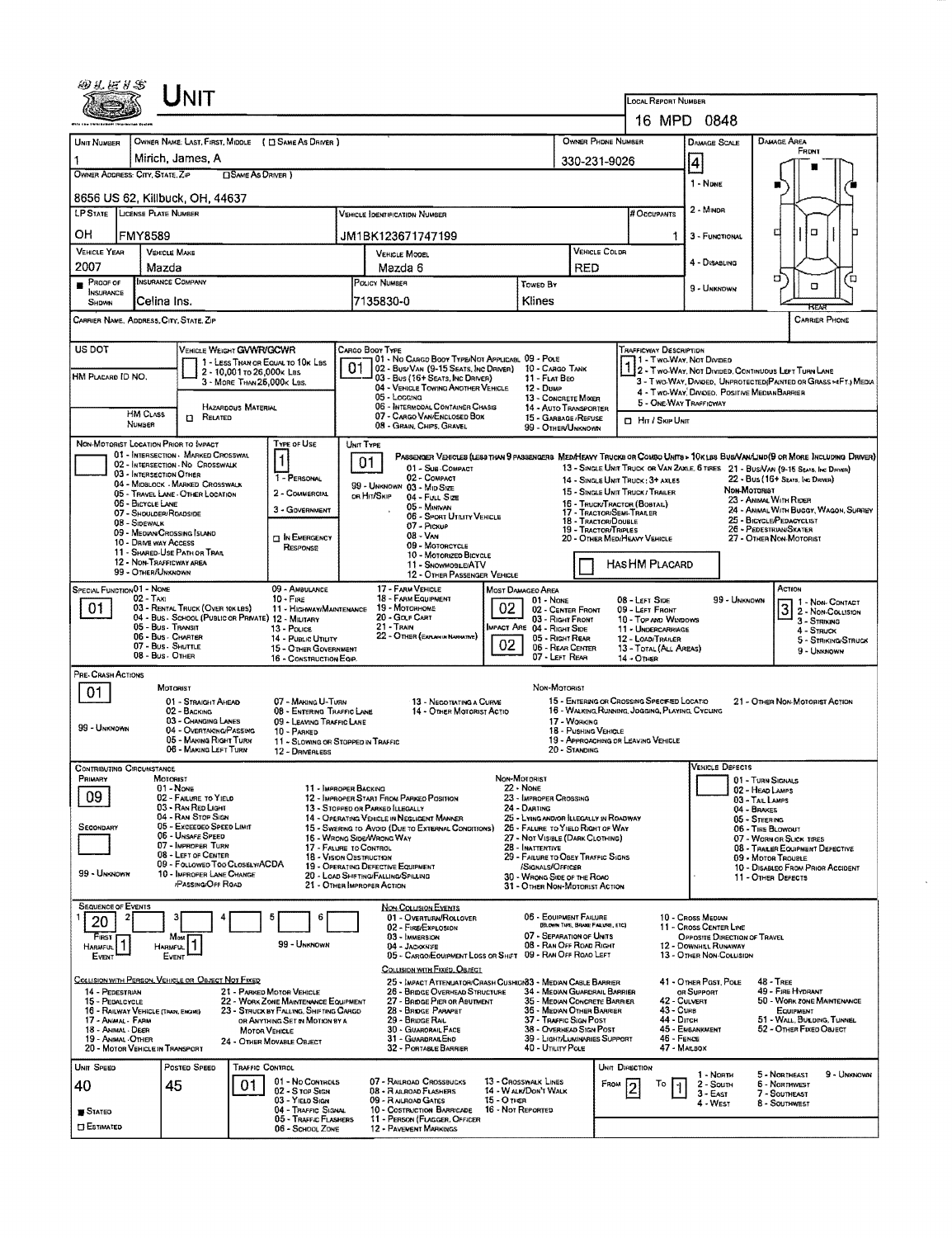|                                         |                                                | Unit                                                                                    |                            |                                                                                |                         |                                                                                                                               |                                                                                                                                                                                 |                                                                             |                                  |                                                                       |                                                                                                                                             |                                                                                                     |                                                              |                                                       |                     |  |  |
|-----------------------------------------|------------------------------------------------|-----------------------------------------------------------------------------------------|----------------------------|--------------------------------------------------------------------------------|-------------------------|-------------------------------------------------------------------------------------------------------------------------------|---------------------------------------------------------------------------------------------------------------------------------------------------------------------------------|-----------------------------------------------------------------------------|----------------------------------|-----------------------------------------------------------------------|---------------------------------------------------------------------------------------------------------------------------------------------|-----------------------------------------------------------------------------------------------------|--------------------------------------------------------------|-------------------------------------------------------|---------------------|--|--|
|                                         |                                                |                                                                                         |                            |                                                                                |                         |                                                                                                                               |                                                                                                                                                                                 |                                                                             |                                  | LOCAL REPORT NUMBER                                                   |                                                                                                                                             | 16 MPD 0848                                                                                         |                                                              |                                                       |                     |  |  |
| UNIT NUMBER                             |                                                |                                                                                         |                            | OWNER NAME: LAST, FIRST, MIDDLE ( C SAME AS DRIVER )                           |                         |                                                                                                                               |                                                                                                                                                                                 |                                                                             | OWNER PHONE NUMBER               |                                                                       |                                                                                                                                             |                                                                                                     | DAMAGE AREA                                                  |                                                       |                     |  |  |
| $\overline{2}$                          |                                                | Reining, Cilynda, Jenay                                                                 |                            |                                                                                |                         |                                                                                                                               |                                                                                                                                                                                 |                                                                             | 330-275-2872                     |                                                                       |                                                                                                                                             | DAMAGE SCALE                                                                                        |                                                              | FRONT                                                 |                     |  |  |
| OWNER ADDRESS: CITY, STATE, ZIP         |                                                |                                                                                         | <b>CISAME AS DRIVER</b> )  |                                                                                |                         |                                                                                                                               |                                                                                                                                                                                 |                                                                             |                                  |                                                                       |                                                                                                                                             | 3                                                                                                   |                                                              |                                                       |                     |  |  |
|                                         |                                                | 31824 SR 206, Walhonding, OH, 43843                                                     |                            |                                                                                |                         |                                                                                                                               |                                                                                                                                                                                 |                                                                             |                                  |                                                                       |                                                                                                                                             | 1 - NONE                                                                                            | 0                                                            |                                                       |                     |  |  |
| LP STATE LICENSE PLATE NUMBER           |                                                |                                                                                         |                            |                                                                                |                         | <b>VEHICLE IDENTIFICATION NUMBER</b>                                                                                          |                                                                                                                                                                                 |                                                                             |                                  | <b>H</b> Occupants                                                    |                                                                                                                                             | 2 - MINOR                                                                                           |                                                              |                                                       |                     |  |  |
| он                                      | GRC8813                                        |                                                                                         |                            |                                                                                |                         | 1J8FF28W48D512192                                                                                                             |                                                                                                                                                                                 |                                                                             |                                  |                                                                       |                                                                                                                                             | 3 - FUNCTIONAL                                                                                      |                                                              | O                                                     |                     |  |  |
| <b>VEHICLE YEAR</b>                     |                                                | <b>VEHICLE MAKE</b>                                                                     |                            |                                                                                |                         | <b>VEHICLE MODEL</b>                                                                                                          |                                                                                                                                                                                 |                                                                             | <b>VEHICLE COLOR</b>             |                                                                       |                                                                                                                                             | 4 - Disabling                                                                                       |                                                              |                                                       |                     |  |  |
| 2008<br>$P_{\text{ROOF OF}}$            | Jeep                                           | INSURANCE COMPANY                                                                       |                            |                                                                                |                         | Grand Cherokee - /SP<br>POLICY NUMBER                                                                                         | Toweo By                                                                                                                                                                        | <b>BLK</b>                                                                  |                                  |                                                                       |                                                                                                                                             | α                                                                                                   |                                                              | Έ                                                     |                     |  |  |
| <b>INSURANCE</b><br>SHOWN               |                                                | STATE FARM                                                                              |                            |                                                                                |                         | l888 1872-B17-35B                                                                                                             |                                                                                                                                                                                 | Klines                                                                      |                                  |                                                                       |                                                                                                                                             | 9 - UNKNOWN                                                                                         |                                                              |                                                       |                     |  |  |
| CARRIER NAME, ADORESS, CITY, STATE, ZIP |                                                |                                                                                         |                            |                                                                                |                         |                                                                                                                               |                                                                                                                                                                                 |                                                                             |                                  |                                                                       |                                                                                                                                             |                                                                                                     |                                                              | <b>CARRIER PHONE</b>                                  |                     |  |  |
| <b>US DOT</b>                           |                                                | VEHICLE WEIGHT GVWR/GCWR                                                                |                            |                                                                                |                         | Cargo Body Type                                                                                                               |                                                                                                                                                                                 |                                                                             |                                  | <b>TRAFFICWAY DESCRIPTION</b>                                         |                                                                                                                                             |                                                                                                     |                                                              |                                                       |                     |  |  |
| HM PLACARD ID NO.                       |                                                |                                                                                         | 2 - 10,001 To 26,000x LBS  | 1 - LESS THAN OR EQUAL TO 10K LBS                                              | 01                      | 01 - No CARGO BODY TYPE/NOT APPLICABL 09 - POLE<br>02 - Bus/VAN (9-15 SEATS, INC DRIVER) 10 - CARGO TANK                      |                                                                                                                                                                                 |                                                                             |                                  |                                                                       |                                                                                                                                             | AND THE MOVEMENT ON THE TWO-WAY, NOT DIVIDED<br>2 - Two-Way, Not Divided, Continuous Left Turn Lane |                                                              |                                                       |                     |  |  |
|                                         |                                                |                                                                                         | 3 - MORE THAN 26,000K LBS. |                                                                                |                         | 03 - Bus (16+ Seats, Inc Driver)<br>04 - VEHICLE TOWING ANOTHER VEHICLE<br>05 - Logging                                       |                                                                                                                                                                                 | 11 - FLAT BED<br>12 - Duwe                                                  |                                  |                                                                       | 3 - Two-WAY, DIVIDED, UNPRDTECTED (PAINTED OR GRASS >4FT.) MEDIA<br>4 - Two-Way, Divided, Positive Median Barrier<br>5 - ONE-WAY TRAFFICWAY |                                                                                                     |                                                              |                                                       |                     |  |  |
|                                         | <b>HM CLASS</b>                                |                                                                                         | <b>HAZARDOUS MATERIAL</b>  |                                                                                |                         | 06 - INTERMODAL CONTAINER CHASIS<br>07 - CARGO VAN ENGLOSED BOX                                                               |                                                                                                                                                                                 | 13 - CONCRETE MIXER<br>14 - AUTO TRANSPORTER                                |                                  |                                                                       |                                                                                                                                             |                                                                                                     |                                                              |                                                       |                     |  |  |
|                                         | <b>NUMBER</b>                                  | <b>D</b> RELATED                                                                        |                            |                                                                                |                         | 08 - GRAIN, CHIPS, GRAVEL                                                                                                     |                                                                                                                                                                                 | 15 - GARBAGE / REFUSE<br>99 - OTHER/UNKNOWN                                 |                                  | Hit / Skip Unit                                                       |                                                                                                                                             |                                                                                                     |                                                              |                                                       |                     |  |  |
|                                         |                                                | NON-MOTORIST LOCATION PRIOR TO IMPACT<br>01 - INTERSECTION - MARKEO CROSSWAL            |                            | TYPE OF USE<br>$\mathbf{1}$                                                    | UNIT TYPE               | PASSENGER VEHICLES (LESS THAN 9 PASSENGERS MEDIHEAVY TRUCKS OR COMBO UNITS > 10K LBS BUS/VAN/LIMO(9 OR MORE INCLUDING DRIVER) |                                                                                                                                                                                 |                                                                             |                                  |                                                                       |                                                                                                                                             |                                                                                                     |                                                              |                                                       |                     |  |  |
|                                         | 03 - INTERSECTION OTHER                        | 02 - INTERSECTION - NO CROSSWALK                                                        |                            | 1 - PERSONAL                                                                   | 06                      | 01 - Sua COMPACT<br>02 - COMPACT                                                                                              |                                                                                                                                                                                 |                                                                             |                                  |                                                                       |                                                                                                                                             | 13 - SINGLE UNIT TRUCK DR VAN 2AXLE, 6 TIRES 21 - BUS/VAN (9-15 SEATS, INC DRIVER)                  |                                                              |                                                       |                     |  |  |
|                                         |                                                | 04 - MIDBLOCK - MARKED CROSSWALK<br>05 - TRAVEL LANE - OTHER LOCATION                   |                            | 2 - COMMERCIAL                                                                 |                         | 99 - UNKNOWN 03 - MID SIZE<br>OR HIT/SKIP<br>04 - Full Size                                                                   |                                                                                                                                                                                 |                                                                             |                                  | 14 - SINGLE UNIT TRUCK : 3+ AXLES<br>15 - SINGLE UNIT TRUCK / TRAILER |                                                                                                                                             | NON-MOTORIST                                                                                        | 22 - Bus (16+ Seats, Inc Driver)                             |                                                       |                     |  |  |
|                                         | 06 - BICYCLE LANE<br>07 - SHOULDER/ROADSIDE    |                                                                                         |                            | 3 - GOVERNMENT                                                                 |                         | 05 - MINIVAN<br>06 - SPORT UTILITY VEHICLE                                                                                    | 23 - ANIMAL WITH RIDER<br>16 - TRUCK/TRACTOR (BOBTAIL)<br>24 - ANIMAL WITH BUGGY, WAGON, SURREY<br>17 - TRACTOR/SEMI-TRAILER<br>25 - BICYCLE/PEDACYCLIST<br>18 - Tractor/Double |                                                                             |                                  |                                                                       |                                                                                                                                             |                                                                                                     |                                                              |                                                       |                     |  |  |
|                                         | 08 - Sidewalk<br>09 - MEDIAN CROSSING ISLAND   |                                                                                         |                            | IN EMERGENCY                                                                   |                         | 07 - Pickup<br>08 - VAN                                                                                                       |                                                                                                                                                                                 |                                                                             | 19 - TRACTOR/TRPLES              | 20 - OTHER MED/HEAVY VEHICLE                                          |                                                                                                                                             |                                                                                                     | 26 - PEDESTRIAN/SKATER<br>27 - OTHER NON-MOTORIST            |                                                       |                     |  |  |
|                                         | 10 - DRIVE WAY ACCESS                          | 11 - SHARED USE PATH OR TRAIL                                                           |                            | RESPONSE                                                                       |                         | 09 - MOTORCYCLE<br>10 - MOTORIZED BICYCLE                                                                                     |                                                                                                                                                                                 |                                                                             |                                  |                                                                       |                                                                                                                                             |                                                                                                     |                                                              |                                                       |                     |  |  |
|                                         | 12 - NON-TRAFFICWAY AREA<br>99 - OTHER/UNKNOWN |                                                                                         |                            |                                                                                |                         | 11 - SNOWMOBILE/ATV<br>12 - OTHER PASSENGER VEHICLE                                                                           |                                                                                                                                                                                 |                                                                             |                                  | HAS HM PLACARD                                                        |                                                                                                                                             |                                                                                                     |                                                              |                                                       |                     |  |  |
| SPECIAL FUNCTION 01 - NONE              | 02 - TAX                                       |                                                                                         |                            | 09 - AMBULANCE<br>$10 -$ Fire                                                  |                         | 17 - FARM VEHICLE<br>18 - FARM EQUIPMENT                                                                                      |                                                                                                                                                                                 | <b>MOST DAMAGED AREA</b><br>01 - NONE                                       |                                  | 08 - LEFT SIDE                                                        |                                                                                                                                             | 99 UNKNOWN                                                                                          | ACTION                                                       |                                                       |                     |  |  |
| 01                                      |                                                | 03 - RENTAL TRUCK (OVER tOX LBS)<br>04 - Bus - School (Public or Private) 12 - Military |                            | 11 - HIGHWAY/MAINTENANCE                                                       |                         | 19 - Мотовноме<br>20 - GOLF CART                                                                                              | 06                                                                                                                                                                              | 02 - CENTER FRONT<br>03 - RIGHT FRONT                                       |                                  | 09 - LEFT FRONT<br>10 - Top and Windows                               |                                                                                                                                             |                                                                                                     |                                                              | 1 - NON-CONTACT<br>2 - NDN-COLLISION<br>3 - STRIKING  |                     |  |  |
|                                         | 05 - Bus. Transit<br>06 - Bus - CHARTER        |                                                                                         |                            | 13 - Pouce<br>14 - Pusuc Utrury                                                |                         | $21 -$ Traw<br>22 - OTHER (EXPLAIN IN NARRAITVE)                                                                              |                                                                                                                                                                                 | MPACT ARE 04 - RIGHT SIDE<br>05 - Right Rear                                |                                  | 11 - UNDERCARRIAGE<br>12 - LOAD/TRAILER                               |                                                                                                                                             |                                                                                                     |                                                              | 4 - STRUCK                                            | 5 - STRIKING/STRUCK |  |  |
|                                         | 07 - Bus SHUTTLE<br>08 - Bus - OTHER           |                                                                                         |                            | 15 - OTHER GOVERNMENT<br>16 - CONSTRUCTION EOIP.                               |                         |                                                                                                                               | 06                                                                                                                                                                              | 06 - REAR CENTER<br>07 - Left Rear                                          |                                  | 13 - TOTAL (ALL AREAS)<br><b>14 - OTHER</b>                           |                                                                                                                                             |                                                                                                     |                                                              | 9 - UNKNOWN                                           |                     |  |  |
| PRE-CRASH ACTIONS                       |                                                |                                                                                         |                            |                                                                                |                         |                                                                                                                               |                                                                                                                                                                                 |                                                                             |                                  |                                                                       |                                                                                                                                             |                                                                                                     |                                                              |                                                       |                     |  |  |
| 11                                      |                                                | <b>MOTORIST</b><br>01 - STRAIGHT AHEAD                                                  |                            | 07 - MAKING U-TURN                                                             |                         | 13 - NEGOTIATING A CURVE                                                                                                      |                                                                                                                                                                                 | Non-Motorist                                                                |                                  | 15 - ENTERING OR CROSSING SPECIFIED LOCATIO                           |                                                                                                                                             |                                                                                                     | 21 - OTHER NON-MOTORIST ACTION                               |                                                       |                     |  |  |
| 99 - UNKNOWN                            |                                                | 02 - BACKING<br>03 - CHANGING LANES                                                     |                            | 08 - ENTERING TRAFFIC LANE<br>09 - LEAVING TRAFFIC LANE                        |                         | 14 - OTHER MOTORIST ACTIO                                                                                                     |                                                                                                                                                                                 |                                                                             | 17 - WORKING                     | 16 - WALKING RUNNING, JOGGING, PLAYING, CYCLING                       |                                                                                                                                             |                                                                                                     |                                                              |                                                       |                     |  |  |
|                                         |                                                | 04 - OVERTAKING/PASSING<br>05 - MAKING RIGHT TURN<br>06 - MAKING LEFT TURN              |                            | 10 - PARKEO<br>11 - Slowing or Stopped in Traffic                              |                         |                                                                                                                               |                                                                                                                                                                                 |                                                                             | 18 - PUSHING VEHICLE             | 19 - APPROACHING OR LEAVING VEHICLE                                   |                                                                                                                                             |                                                                                                     |                                                              |                                                       |                     |  |  |
| <b>CONTRIBUTING CIRCUMSTANCE</b>        |                                                |                                                                                         |                            | 12 - DRIVERLESS                                                                |                         |                                                                                                                               |                                                                                                                                                                                 |                                                                             | 20 - Standing                    |                                                                       |                                                                                                                                             | <b>VEHICLE DEFECTS</b>                                                                              |                                                              |                                                       |                     |  |  |
| PRIMARY                                 | MOTORIST                                       | $01 - None$                                                                             |                            |                                                                                | 11 - IMPROPER BACKING   |                                                                                                                               | Non-Motorist                                                                                                                                                                    | 22 - NONE                                                                   |                                  |                                                                       |                                                                                                                                             |                                                                                                     | 01 - TURN SIGNALS<br>02 - HEAD LAMPS                         |                                                       |                     |  |  |
| 09                                      |                                                | 02 - FAILURE TO YIELD<br>03 - RAN RED LIGHT                                             |                            |                                                                                |                         | 12 - IMPROPER START FROM PARKED PDSITION<br>13 - STOPPEO OR PARKEO ILLEGALLY                                                  |                                                                                                                                                                                 | 23 - IMPROPER CROSSING<br>24 - DARTING                                      |                                  |                                                                       |                                                                                                                                             |                                                                                                     | 03 - TAIL LAMPS<br>04 - BRAKES                               |                                                       |                     |  |  |
| SECONDARY                               |                                                | 04 - RAN STOP SIGN<br>05 - Exceeped Speed Limit                                         |                            |                                                                                |                         | 14 - OPERATING VEHICLE IN NEGLIGENT MANNER<br>15 - Swering to Avoid (Due to External Conditions)                              |                                                                                                                                                                                 | 25 - LYING AND/OR ILLEGALLY IN ROADWAY<br>26 - FALURE TO YIELD RIGHT OF WAY |                                  |                                                                       |                                                                                                                                             |                                                                                                     | 05 - STEERING<br>06 - TIRE BLOWOUT                           |                                                       |                     |  |  |
|                                         |                                                | 06 - UNSAFE SPEED<br>07 - IMPROPER TURN                                                 |                            |                                                                                | 17 - FALURE TO CONTROL  | 16 - WRONG SIDE/WRONG WAY                                                                                                     |                                                                                                                                                                                 | 27 - NOT VISIBLE (DARK CLOTHING)<br>28 - INATTENTIVE                        |                                  |                                                                       |                                                                                                                                             |                                                                                                     | 07 - WORN OR SLICK TIRES<br>08 - TRAILER EQUIPMENT DEFECTIVE |                                                       |                     |  |  |
|                                         |                                                | 08 - LEFT OF CENTER<br>09 - FOLLOWED TOO CLOSELY/ACDA                                   |                            |                                                                                | 18 - VISION OBSTRUCTION | 19 - OPERATING DEFECTIVE EQUIPMENT                                                                                            |                                                                                                                                                                                 | 29 - FAILURE TO OBEY TRAFFIC SIGNS<br>/SIGNALS/OFFICER                      |                                  |                                                                       |                                                                                                                                             |                                                                                                     | 09 - MOTOR TROUBLE<br>10 - DISABLED FROM PRIOR ACCIDENT      |                                                       |                     |  |  |
| 99 - UNKNOWN                            |                                                | 10 - IMPROPER LANE CHANGE<br><b><i>PASSING/OFF ROAD</i></b>                             |                            |                                                                                |                         | 20 - LOAD SHIFTING/FALLING/SPILLING<br>21 - OTHER IMPROPER ACTION                                                             |                                                                                                                                                                                 | 30 - WRONG SIDE OF THE ROAD<br>31 - OTHER NON-MOTORIST ACTION               |                                  |                                                                       |                                                                                                                                             |                                                                                                     | 11 - OTHER DEFECTS                                           |                                                       |                     |  |  |
| <b>SEQUENCE OF EVENTS</b>               |                                                |                                                                                         |                            |                                                                                |                         | <b>NON-COLLISION EVENTS</b>                                                                                                   |                                                                                                                                                                                 |                                                                             |                                  |                                                                       |                                                                                                                                             |                                                                                                     |                                                              |                                                       |                     |  |  |
| 20                                      | 2                                              |                                                                                         |                            | 5<br>6                                                                         |                         | 01 - Overturw/Rollover<br>02 - FIRE/EXPLOSION                                                                                 |                                                                                                                                                                                 | 06 - EQUIPMENT FAILURE                                                      | (BLOWN TIRE, BRAKE FAILURE, ETC) |                                                                       |                                                                                                                                             | 10 - CROSS MEDIAN<br>11 - CROSS CENTER LINE                                                         |                                                              |                                                       |                     |  |  |
| FIRST<br><b>HARMFUL</b>                 |                                                | Mosi  <br>HARMFUL <sup>1</sup>                                                          |                            | 99 - UNKNOWN                                                                   |                         | 03 - IMMERSION<br>04 - JACKKNIFE<br>05 - CARGO/EQUIPMENT LOSS OR SHIFT 09 - RAN OFF ROAD LEFT                                 |                                                                                                                                                                                 | 07 - Separation of Units<br>08 - RAN OFF ROAD RIGHT                         |                                  |                                                                       |                                                                                                                                             | OPPOSITE DIRECTION OF TRAVEL<br>12 - DOWNHILL RUNAWAY<br>13 - OTHER NON-COLLISION                   |                                                              |                                                       |                     |  |  |
| EVENT                                   |                                                | EVENT                                                                                   |                            |                                                                                |                         | COLLISION WITH EIXED. OBJECT                                                                                                  |                                                                                                                                                                                 |                                                                             |                                  |                                                                       |                                                                                                                                             |                                                                                                     |                                                              |                                                       |                     |  |  |
| 14 - PEDESTRIAN                         |                                                | COLLISION WITH PERSON, VEHICLE OR OBJECT NOT FIXED                                      |                            | 21 - PARKEO MOTOR VEHICLE                                                      |                         | 25 - IMPACT ATTENUATOR/CRASH CUSHION 83 - MEDIAN CABLE BARRIER<br>26 - BRIDGE OVERHEAD STRUCTURE                              |                                                                                                                                                                                 | 34 - MEDIAN GUARDRAIL BARRIER                                               |                                  |                                                                       |                                                                                                                                             | 41 - OTHER POST, POLE<br>OR SUPPORT                                                                 | <b>48 - TREE</b><br>49 - FIRE HYDRANT                        |                                                       |                     |  |  |
| 15 - PEDALCYCLE                         | 16 - RAILWAY VEHICLE (TRAN, ENGINE)            |                                                                                         |                            | 22 - WORK ZONE MAINTENANCE EQUIPMENT<br>23 - STRUCK BY FALLING, SHIFTING CARGO |                         | 27 - BRIDGE PIER OR ABUTMENT<br>28 - Broge Parapet                                                                            |                                                                                                                                                                                 | 35 - MEDIAN CONCRETE BARRIER<br>36 - MEDIAN OTHER BARRIER                   |                                  |                                                                       | 42 - CULVERT<br>43 - Cura                                                                                                                   |                                                                                                     |                                                              | 50 - WORK ZONE MAINTENANCE<br>EQUIPMENT               |                     |  |  |
| 17 - ANMAL - FARM<br>18 - Animal - Deer |                                                |                                                                                         | MOTOR VEHICLE              | OR ANYTHING SET IN MOTION BY A                                                 |                         | 29 - BRIDGE RAIL<br><b>30 - GUARDRAIL FACE</b>                                                                                |                                                                                                                                                                                 | 37 - TRAFFIC SIGN POST<br>38 - Overhead Sign Post                           |                                  |                                                                       | 44 - Опсн                                                                                                                                   | 45 - EMBANKMENT                                                                                     |                                                              | 51 - WALL, BULDING, TUNNEL<br>52 - OTHER FIXEO OBJECT |                     |  |  |
| 19 - ANIMAL OTHER                       | 20 - MOTOR VEHICLE IN TRANSPORT                |                                                                                         |                            | 24 - OTHER MOVABLE OBJECT                                                      |                         | 31 - GUARORAILEND<br>32 - PORTABLE BARRIER                                                                                    |                                                                                                                                                                                 | 39 - LIGHT/LUMINARIES SUPPORT<br>40 - UTILITY POLE                          |                                  |                                                                       | 46 - FENCE<br>47 - MAILBOX                                                                                                                  |                                                                                                     |                                                              |                                                       |                     |  |  |
| UNIT SPEED                              |                                                | Posteo Speed                                                                            | <b>TRAFFIC CONTROL</b>     |                                                                                |                         |                                                                                                                               |                                                                                                                                                                                 |                                                                             |                                  | UNIT DIRECTION                                                        |                                                                                                                                             | 1 - North                                                                                           | 5 - NORTHEAST                                                |                                                       | 9 - UNKNOWN         |  |  |
| 10                                      |                                                | 45                                                                                      | 01                         | 01 - No CONTROLS<br>02 - S TOP SIGN<br>03 - YIELD SIGN                         |                         | 07 - RAILROAD CROSSBUCKS<br>08 - RAILRDAD FLASHERS<br>09 - RAILRDAD GATES                                                     | 15 - О тнев                                                                                                                                                                     | 13 - CROSSWALK LINES<br>14 - WALK/DON'T WALK                                |                                  | FROM<br>То                                                            |                                                                                                                                             | 2 - South<br>$3 - East$                                                                             | 6 - NORTHWEST<br>7 - SOUTHEAST                               |                                                       |                     |  |  |
| STATED                                  |                                                |                                                                                         |                            | 04 - TRAFFIC SIGNAL<br>05 - TRAFFIC FLASHERS                                   |                         | 10 - COSTRUCTION BARRICADE<br>11 - PERSON (FLAGGER, OFFICER                                                                   | 16 - Not Reported                                                                                                                                                               |                                                                             |                                  |                                                                       |                                                                                                                                             | 4 - WEST                                                                                            | 8 - Southwest                                                |                                                       |                     |  |  |
| <b>ESTIMATED</b>                        |                                                |                                                                                         |                            | 06 - SCHOOL ZDNE                                                               |                         | <b>12 - PAVEMENT MARKINGS</b>                                                                                                 |                                                                                                                                                                                 |                                                                             |                                  |                                                                       |                                                                                                                                             |                                                                                                     |                                                              |                                                       |                     |  |  |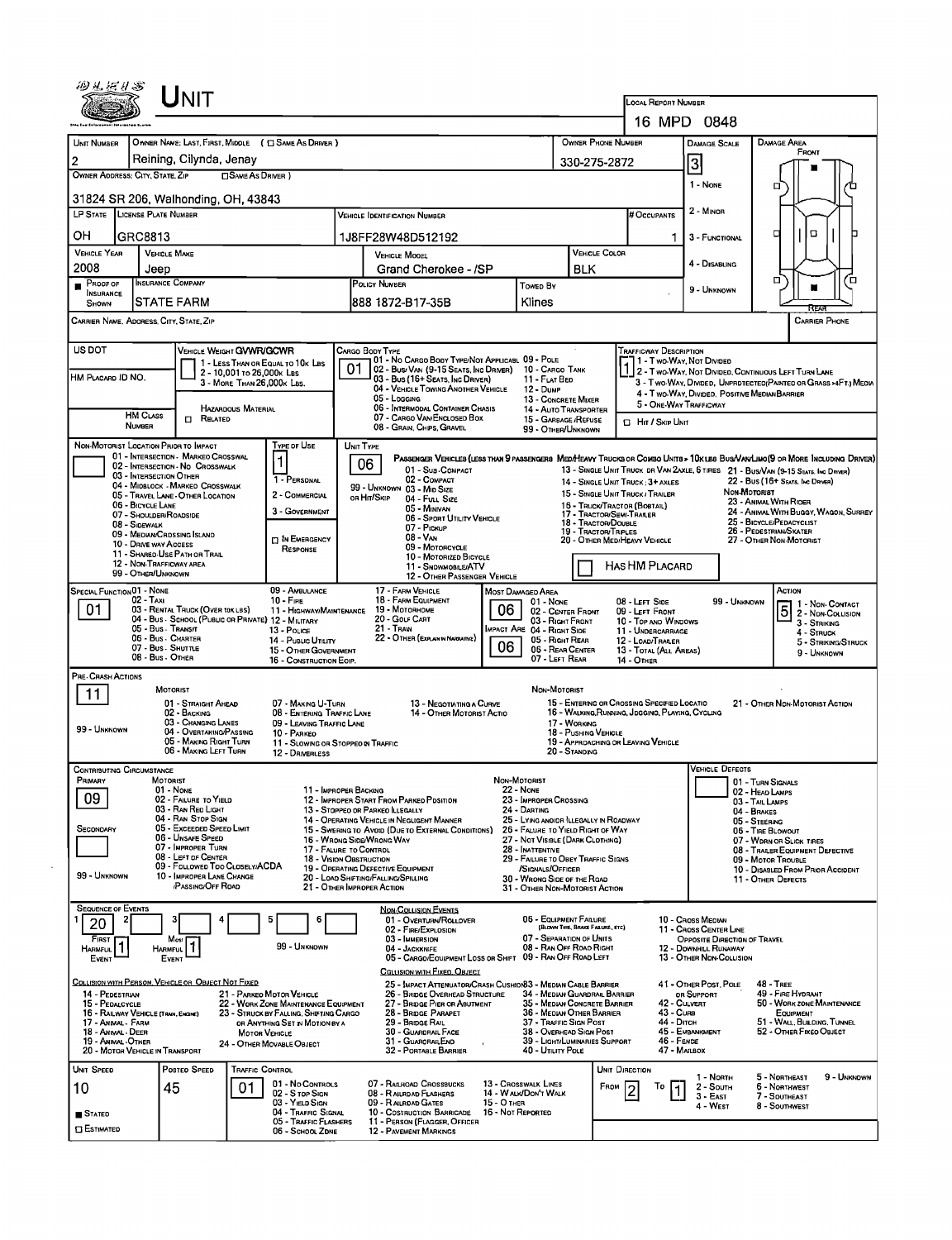| Unit<br>LOCAL REPORT NUMBER<br>16 MPD 0848<br>OWNER NAME: LAST, FIRST, MIDDLE ( C SAME AS DRIVER )<br>OWNER PHONE NUMBER<br>DAMAGE AREA<br>UNIT NUMBER<br><b>DAMAGE SCALE</b><br>FRONT<br>Henderson, Andrew, M<br>3<br>$\overline{\mathbf{c}}$<br>330-473-0278<br><b>OWNER ADDRESS: CITY, STATE, ZIP</b><br><b>CISAME AS DRIVER</b> )<br>1 - NONE<br>о<br>179 S Railroad St., Killbuck, OH, 44637<br>2 - Minon<br>LP STATE LICENSE PLATE NUMBER<br><b># OCCUPANTS</b><br><b>VEHICLE IDENTIFICATION NUMBER</b><br>۵<br>□<br>OН<br><b>FIJ1797</b><br>1D7HG48N25S549673<br>3 - FUNCTIONAL<br>1.<br><b>VEHICLE YEAR</b><br><b>VEHICLE COLOR</b><br><b>VEHICLE MAKE</b><br><b>VEHICLE MODEL</b><br>4 - DISABLING<br>2004<br>Dakota (Canada) - CDK<br>WHI<br>Dodge<br>□<br>D<br><b>INSURANCE COMPANY</b><br>$P$ ROOF OF<br>POLICY NUMBER<br>Toweo By<br>9 - Unknown<br><b>INSURANCE</b><br>Progressive<br>37590083<br>SHOWN<br>CARRIER NAME, ADDRESS, CITY, STATE, ZIP<br><b>CARRIER PHONE</b><br>US DOT<br>VEHICLE WEIGHT GVWR/GCWR<br>CARGO BODY TYPE<br><b>TRAFFICWAY DESCRIPTION</b><br>01 - No CARGO BODY TYPE/NOT APPLICABL 09 - POLE<br>11 - Two Way, Not Divided<br>1 - LESS THAN OR EQUAL TO 10K LBS<br>1 2 - TWO-WAY, NOT DIVIDED, CONTINUOUS LEFT TURN LANE<br>02 - Bus/Van (9-15 Seats, Inc Driver)<br>10 - CARGO TANK<br>2 - 10,001 то 26,000к Las<br>HM PLACARD ID NO.<br>03 - Bus (16+ Seats, Inc DRIVER)<br>11 - FLAT BED<br>3 - MORE THAN 26,000x LBS.<br>3 - Two-Way, Divided, UNPROTECTED (PAINTEO OR GRASS >4FT.) MEDIA<br>04 - VEHICLE TOWING ANOTHER VEHICLE<br>12 - Duwe<br>4 - Two-Way, Divideo, Positive Median Barrier<br>05 - Logging<br>13 - CONCRETE MIXER<br>5 - ONE-WAY TRAFFICWAY<br>06 - INTERMODAL CONTAINER CHASIS<br>HAZAROOUS MATERIAL<br>14 - AUTO TRANSPORTER<br><b>HM CLASS</b><br>07 - CARGO VAN/ENCLOSED BOX<br><b>CT</b> RELATED<br>15 - GARBAGE /REFUSE<br><b>D</b> Hit / Skip Unit<br>NUMBER<br>08 - GRAIN, CHIPS, GRAVEL<br>99 - OTHER/UNKNOWN<br>NON-MOTORIST LOCATION PRIOR TO IMPACT<br>Type of Use<br>UNIT TYPE<br>01 - INTERSECTION - MARKED CROSSWAL<br>PASSENGER VEHICLES (LESS THAN 9 PASSENGERS MEDIMEAVY TRUCKS OR COMBO UNITS > 10KLES BUS/VAN/LIMO(9 OR MORE INCLUDING DRIVER)<br>$\mathbf 1$<br>07<br>02 - INTERSECTION - NO CROSSWALK<br>01 - Sub-COMPACT<br>13 - SINGLE UNIT TRUCK OR VAN 2AXLE, 6 THES 21 - BUS/VAN (9-15 SEATS, INC DRIVER)<br>03 - INTERSECTION OTHER<br>1 - PERSONAL<br>02 - COMPACT<br>22 - BUS (16+ Seats, Inc Driver)<br>14 - SINGLE UNIT TRUCK: 3+ AXLES<br>04 - MIDBLOCK - MARKED CROSSWALK<br>99 - UNKNOWN 03 - MID SIZE<br><b>Мон-Моторіат</b><br>15 - SINGLE UNIT TRUCK / TRAR.ER<br>05 - TRAVEL LANE - OTHER LOCATION<br>2 - COMMERCIAL<br>on Hit/Skip<br>04 - FULL SIZE<br>23 - ANIMAL WITH RIDER<br>05 - BICYCLE LANE<br>16 - TRUCK/TRACTOR (BOBTAIL)<br>05 - MINIVAN<br>3 - GOVERNMENT<br>24 - ANIMAL WITH BUGGY, WAGON, SURREY<br>17 - Tractor/Semi-Traler<br>07 - SHOULDER/ROADSIDE<br>06 - Sport UTILITY VEHICLE<br>25 - BICYCLE/PEDACYCLIST<br><b>18 - TRACTOR/DOUBLE</b><br>08 - Sidewalk<br>$07 -$ Procup<br>26 - PEOESTRIAN/SKATER<br><b>19 - TRACTOR/TRPLES</b><br>09 - MEDIAN/CROSSING ISLAND<br>$08 - V_{AN}$<br><b>IT IN EMERGENCY</b><br>20 - OTHER MEDIMEAVY VEHICLE<br>27 - OTHER NON-MOTORIST<br>10 - DRIVE WAY ACCESS<br>09 - MOTORCYCLE<br>RESPONSE<br>11 - SHARED USE PATH DR TRAIL<br>10 - MOTORIZED BICYCLE<br>12 - NON-TRAFFICWAY AREA<br>HAS HM PLACARD<br>11 - SNOWMOBILE/ATV<br>99 - OTHER/UNKNOWN<br>12 - OTHER PASSENGER VEHICLE<br><b>SPECIAL FUNCTION 01 - NONE</b><br>09 - AMBULANCE<br>17 - FARM VEHICLE<br>ACTION<br><b>MOST DAMAGED AREA</b><br><b>18 - FARM EQUIPMENT</b><br>02 - Тахі<br>$10 -$ Fire<br>08 - LEFT SIDE<br>99 - UNKNOWN<br>01 - NONE<br>1 - Non-Contact<br>01<br>03 - RENTAL TRUCK (OVER 10KLBS)<br>19 - Мотовноме<br>06<br>11 - HIGHWAY/MAINTENANCE<br>$\frac{4}{2}$ - Non-Collision<br>02 - CENTER FRONT<br>09 - LEFT FRONT<br>04 - Bus - SCHOOL (PUBLIC OR PRIVATE) 12 - MILITARY<br>20 - Golf Cart<br>03 - RIGHT FRONT<br>10 - TOP AND WINDOWS<br>3 - STRIKING<br>21 - Train<br>05 - Bus - Transit<br>IMPACT ARE 04 - RIGHT SIDE<br>13 - Pouce<br>11 - UNDERCARRIAGE<br>4 - STRUCK<br>06 - Bus - Charter<br>22 - OTHER (EXPLAN IN NARRATIVE)<br>05 - Right Rear<br>14 - Pusuc UTILITY<br>12 - LOAD/TRAILER<br>5 - Striking/Struck<br>06<br>07 - Bus - SHUTTLE<br>15 - OTHER GOVERNMENT<br>06 - Rear Center<br>13 - TOTAL (ALL AREAS)<br>9 - UNKNOWN<br>08 - Bus - OTHER<br>07 - LEFT REAR<br>16 - CONSTRUCTION EOIP.<br><b>14 - OTHER</b><br>PRE-CRASH ACTIONS<br>MOTORIST<br>NON-MOTORIST<br>11<br>01 - STRAIGHT AHEAD<br>15 - ENTERWG OR CROSSING SPECIFIED LOCATIO<br>07 - MAKING U-TURN<br>13 - NEGOTIATING A CURVE<br>21 - OTHER NON-MOTORIST ACTION<br>16 - WALKING, RUNNING, JOGGING, PLAYING, CYCLING<br>02 - BACKING<br>08 - ENTERING TRAFFIC LANE<br>14 - OTHER MOTORIST ACTIO<br>03 - CHANGING LANES<br>09 - LEAVING TRAFFIC LANE<br>17 - WORKING<br>99 - UNKNOWN<br>04 - OVERTAKING/PASSING<br>18 - Pusiano Vancue<br>10 - PARKED<br>05 - MAKING RIGHT TURN<br>19 - APPROACHING OR LEAVING VEHICLE<br>11 - SLOWING OR STOPPEO IN TRAFFIC<br>06 - MAKING LEFT TURN<br>20 - STANDING<br>12 - DRIVERLESS |
|---------------------------------------------------------------------------------------------------------------------------------------------------------------------------------------------------------------------------------------------------------------------------------------------------------------------------------------------------------------------------------------------------------------------------------------------------------------------------------------------------------------------------------------------------------------------------------------------------------------------------------------------------------------------------------------------------------------------------------------------------------------------------------------------------------------------------------------------------------------------------------------------------------------------------------------------------------------------------------------------------------------------------------------------------------------------------------------------------------------------------------------------------------------------------------------------------------------------------------------------------------------------------------------------------------------------------------------------------------------------------------------------------------------------------------------------------------------------------------------------------------------------------------------------------------------------------------------------------------------------------------------------------------------------------------------------------------------------------------------------------------------------------------------------------------------------------------------------------------------------------------------------------------------------------------------------------------------------------------------------------------------------------------------------------------------------------------------------------------------------------------------------------------------------------------------------------------------------------------------------------------------------------------------------------------------------------------------------------------------------------------------------------------------------------------------------------------------------------------------------------------------------------------------------------------------------------------------------------------------------------------------------------------------------------------------------------------------------------------------------------------------------------------------------------------------------------------------------------------------------------------------------------------------------------------------------------------------------------------------------------------------------------------------------------------------------------------------------------------------------------------------------------------------------------------------------------------------------------------------------------------------------------------------------------------------------------------------------------------------------------------------------------------------------------------------------------------------------------------------------------------------------------------------------------------------------------------------------------------------------------------------------------------------------------------------------------------------------------------------------------------------------------------------------------------------------------------------------------------------------------------------------------------------------------------------------------------------------------------------------------------------------------------------------------------------------------------------------------------------------------------------------------------------------------------------------------------------------------------------------------------------------------------------------------------------------------------------------------------------------------------------------------------------------------------------------------------------------------------------------------------------------------------------------------------------------------------------------------------------------------------------------------------------------------------------------------------------------------------------------------------------------------------------------------------------------------------------------------------------------------------------------------------------------------------------------------------------------------------------------------------------------------------------------------------------------------------------------------------------------------------------------------------------------------------------------------------------------------------------------------------------|
|                                                                                                                                                                                                                                                                                                                                                                                                                                                                                                                                                                                                                                                                                                                                                                                                                                                                                                                                                                                                                                                                                                                                                                                                                                                                                                                                                                                                                                                                                                                                                                                                                                                                                                                                                                                                                                                                                                                                                                                                                                                                                                                                                                                                                                                                                                                                                                                                                                                                                                                                                                                                                                                                                                                                                                                                                                                                                                                                                                                                                                                                                                                                                                                                                                                                                                                                                                                                                                                                                                                                                                                                                                                                                                                                                                                                                                                                                                                                                                                                                                                                                                                                                                                                                                                                                                                                                                                                                                                                                                                                                                                                                                                                                                                                                                                                                                                                                                                                                                                                                                                                                                                                                                                                                                                               |
|                                                                                                                                                                                                                                                                                                                                                                                                                                                                                                                                                                                                                                                                                                                                                                                                                                                                                                                                                                                                                                                                                                                                                                                                                                                                                                                                                                                                                                                                                                                                                                                                                                                                                                                                                                                                                                                                                                                                                                                                                                                                                                                                                                                                                                                                                                                                                                                                                                                                                                                                                                                                                                                                                                                                                                                                                                                                                                                                                                                                                                                                                                                                                                                                                                                                                                                                                                                                                                                                                                                                                                                                                                                                                                                                                                                                                                                                                                                                                                                                                                                                                                                                                                                                                                                                                                                                                                                                                                                                                                                                                                                                                                                                                                                                                                                                                                                                                                                                                                                                                                                                                                                                                                                                                                                               |
|                                                                                                                                                                                                                                                                                                                                                                                                                                                                                                                                                                                                                                                                                                                                                                                                                                                                                                                                                                                                                                                                                                                                                                                                                                                                                                                                                                                                                                                                                                                                                                                                                                                                                                                                                                                                                                                                                                                                                                                                                                                                                                                                                                                                                                                                                                                                                                                                                                                                                                                                                                                                                                                                                                                                                                                                                                                                                                                                                                                                                                                                                                                                                                                                                                                                                                                                                                                                                                                                                                                                                                                                                                                                                                                                                                                                                                                                                                                                                                                                                                                                                                                                                                                                                                                                                                                                                                                                                                                                                                                                                                                                                                                                                                                                                                                                                                                                                                                                                                                                                                                                                                                                                                                                                                                               |
|                                                                                                                                                                                                                                                                                                                                                                                                                                                                                                                                                                                                                                                                                                                                                                                                                                                                                                                                                                                                                                                                                                                                                                                                                                                                                                                                                                                                                                                                                                                                                                                                                                                                                                                                                                                                                                                                                                                                                                                                                                                                                                                                                                                                                                                                                                                                                                                                                                                                                                                                                                                                                                                                                                                                                                                                                                                                                                                                                                                                                                                                                                                                                                                                                                                                                                                                                                                                                                                                                                                                                                                                                                                                                                                                                                                                                                                                                                                                                                                                                                                                                                                                                                                                                                                                                                                                                                                                                                                                                                                                                                                                                                                                                                                                                                                                                                                                                                                                                                                                                                                                                                                                                                                                                                                               |
|                                                                                                                                                                                                                                                                                                                                                                                                                                                                                                                                                                                                                                                                                                                                                                                                                                                                                                                                                                                                                                                                                                                                                                                                                                                                                                                                                                                                                                                                                                                                                                                                                                                                                                                                                                                                                                                                                                                                                                                                                                                                                                                                                                                                                                                                                                                                                                                                                                                                                                                                                                                                                                                                                                                                                                                                                                                                                                                                                                                                                                                                                                                                                                                                                                                                                                                                                                                                                                                                                                                                                                                                                                                                                                                                                                                                                                                                                                                                                                                                                                                                                                                                                                                                                                                                                                                                                                                                                                                                                                                                                                                                                                                                                                                                                                                                                                                                                                                                                                                                                                                                                                                                                                                                                                                               |
|                                                                                                                                                                                                                                                                                                                                                                                                                                                                                                                                                                                                                                                                                                                                                                                                                                                                                                                                                                                                                                                                                                                                                                                                                                                                                                                                                                                                                                                                                                                                                                                                                                                                                                                                                                                                                                                                                                                                                                                                                                                                                                                                                                                                                                                                                                                                                                                                                                                                                                                                                                                                                                                                                                                                                                                                                                                                                                                                                                                                                                                                                                                                                                                                                                                                                                                                                                                                                                                                                                                                                                                                                                                                                                                                                                                                                                                                                                                                                                                                                                                                                                                                                                                                                                                                                                                                                                                                                                                                                                                                                                                                                                                                                                                                                                                                                                                                                                                                                                                                                                                                                                                                                                                                                                                               |
|                                                                                                                                                                                                                                                                                                                                                                                                                                                                                                                                                                                                                                                                                                                                                                                                                                                                                                                                                                                                                                                                                                                                                                                                                                                                                                                                                                                                                                                                                                                                                                                                                                                                                                                                                                                                                                                                                                                                                                                                                                                                                                                                                                                                                                                                                                                                                                                                                                                                                                                                                                                                                                                                                                                                                                                                                                                                                                                                                                                                                                                                                                                                                                                                                                                                                                                                                                                                                                                                                                                                                                                                                                                                                                                                                                                                                                                                                                                                                                                                                                                                                                                                                                                                                                                                                                                                                                                                                                                                                                                                                                                                                                                                                                                                                                                                                                                                                                                                                                                                                                                                                                                                                                                                                                                               |
|                                                                                                                                                                                                                                                                                                                                                                                                                                                                                                                                                                                                                                                                                                                                                                                                                                                                                                                                                                                                                                                                                                                                                                                                                                                                                                                                                                                                                                                                                                                                                                                                                                                                                                                                                                                                                                                                                                                                                                                                                                                                                                                                                                                                                                                                                                                                                                                                                                                                                                                                                                                                                                                                                                                                                                                                                                                                                                                                                                                                                                                                                                                                                                                                                                                                                                                                                                                                                                                                                                                                                                                                                                                                                                                                                                                                                                                                                                                                                                                                                                                                                                                                                                                                                                                                                                                                                                                                                                                                                                                                                                                                                                                                                                                                                                                                                                                                                                                                                                                                                                                                                                                                                                                                                                                               |
|                                                                                                                                                                                                                                                                                                                                                                                                                                                                                                                                                                                                                                                                                                                                                                                                                                                                                                                                                                                                                                                                                                                                                                                                                                                                                                                                                                                                                                                                                                                                                                                                                                                                                                                                                                                                                                                                                                                                                                                                                                                                                                                                                                                                                                                                                                                                                                                                                                                                                                                                                                                                                                                                                                                                                                                                                                                                                                                                                                                                                                                                                                                                                                                                                                                                                                                                                                                                                                                                                                                                                                                                                                                                                                                                                                                                                                                                                                                                                                                                                                                                                                                                                                                                                                                                                                                                                                                                                                                                                                                                                                                                                                                                                                                                                                                                                                                                                                                                                                                                                                                                                                                                                                                                                                                               |
|                                                                                                                                                                                                                                                                                                                                                                                                                                                                                                                                                                                                                                                                                                                                                                                                                                                                                                                                                                                                                                                                                                                                                                                                                                                                                                                                                                                                                                                                                                                                                                                                                                                                                                                                                                                                                                                                                                                                                                                                                                                                                                                                                                                                                                                                                                                                                                                                                                                                                                                                                                                                                                                                                                                                                                                                                                                                                                                                                                                                                                                                                                                                                                                                                                                                                                                                                                                                                                                                                                                                                                                                                                                                                                                                                                                                                                                                                                                                                                                                                                                                                                                                                                                                                                                                                                                                                                                                                                                                                                                                                                                                                                                                                                                                                                                                                                                                                                                                                                                                                                                                                                                                                                                                                                                               |
|                                                                                                                                                                                                                                                                                                                                                                                                                                                                                                                                                                                                                                                                                                                                                                                                                                                                                                                                                                                                                                                                                                                                                                                                                                                                                                                                                                                                                                                                                                                                                                                                                                                                                                                                                                                                                                                                                                                                                                                                                                                                                                                                                                                                                                                                                                                                                                                                                                                                                                                                                                                                                                                                                                                                                                                                                                                                                                                                                                                                                                                                                                                                                                                                                                                                                                                                                                                                                                                                                                                                                                                                                                                                                                                                                                                                                                                                                                                                                                                                                                                                                                                                                                                                                                                                                                                                                                                                                                                                                                                                                                                                                                                                                                                                                                                                                                                                                                                                                                                                                                                                                                                                                                                                                                                               |
|                                                                                                                                                                                                                                                                                                                                                                                                                                                                                                                                                                                                                                                                                                                                                                                                                                                                                                                                                                                                                                                                                                                                                                                                                                                                                                                                                                                                                                                                                                                                                                                                                                                                                                                                                                                                                                                                                                                                                                                                                                                                                                                                                                                                                                                                                                                                                                                                                                                                                                                                                                                                                                                                                                                                                                                                                                                                                                                                                                                                                                                                                                                                                                                                                                                                                                                                                                                                                                                                                                                                                                                                                                                                                                                                                                                                                                                                                                                                                                                                                                                                                                                                                                                                                                                                                                                                                                                                                                                                                                                                                                                                                                                                                                                                                                                                                                                                                                                                                                                                                                                                                                                                                                                                                                                               |
|                                                                                                                                                                                                                                                                                                                                                                                                                                                                                                                                                                                                                                                                                                                                                                                                                                                                                                                                                                                                                                                                                                                                                                                                                                                                                                                                                                                                                                                                                                                                                                                                                                                                                                                                                                                                                                                                                                                                                                                                                                                                                                                                                                                                                                                                                                                                                                                                                                                                                                                                                                                                                                                                                                                                                                                                                                                                                                                                                                                                                                                                                                                                                                                                                                                                                                                                                                                                                                                                                                                                                                                                                                                                                                                                                                                                                                                                                                                                                                                                                                                                                                                                                                                                                                                                                                                                                                                                                                                                                                                                                                                                                                                                                                                                                                                                                                                                                                                                                                                                                                                                                                                                                                                                                                                               |
|                                                                                                                                                                                                                                                                                                                                                                                                                                                                                                                                                                                                                                                                                                                                                                                                                                                                                                                                                                                                                                                                                                                                                                                                                                                                                                                                                                                                                                                                                                                                                                                                                                                                                                                                                                                                                                                                                                                                                                                                                                                                                                                                                                                                                                                                                                                                                                                                                                                                                                                                                                                                                                                                                                                                                                                                                                                                                                                                                                                                                                                                                                                                                                                                                                                                                                                                                                                                                                                                                                                                                                                                                                                                                                                                                                                                                                                                                                                                                                                                                                                                                                                                                                                                                                                                                                                                                                                                                                                                                                                                                                                                                                                                                                                                                                                                                                                                                                                                                                                                                                                                                                                                                                                                                                                               |
|                                                                                                                                                                                                                                                                                                                                                                                                                                                                                                                                                                                                                                                                                                                                                                                                                                                                                                                                                                                                                                                                                                                                                                                                                                                                                                                                                                                                                                                                                                                                                                                                                                                                                                                                                                                                                                                                                                                                                                                                                                                                                                                                                                                                                                                                                                                                                                                                                                                                                                                                                                                                                                                                                                                                                                                                                                                                                                                                                                                                                                                                                                                                                                                                                                                                                                                                                                                                                                                                                                                                                                                                                                                                                                                                                                                                                                                                                                                                                                                                                                                                                                                                                                                                                                                                                                                                                                                                                                                                                                                                                                                                                                                                                                                                                                                                                                                                                                                                                                                                                                                                                                                                                                                                                                                               |
|                                                                                                                                                                                                                                                                                                                                                                                                                                                                                                                                                                                                                                                                                                                                                                                                                                                                                                                                                                                                                                                                                                                                                                                                                                                                                                                                                                                                                                                                                                                                                                                                                                                                                                                                                                                                                                                                                                                                                                                                                                                                                                                                                                                                                                                                                                                                                                                                                                                                                                                                                                                                                                                                                                                                                                                                                                                                                                                                                                                                                                                                                                                                                                                                                                                                                                                                                                                                                                                                                                                                                                                                                                                                                                                                                                                                                                                                                                                                                                                                                                                                                                                                                                                                                                                                                                                                                                                                                                                                                                                                                                                                                                                                                                                                                                                                                                                                                                                                                                                                                                                                                                                                                                                                                                                               |
|                                                                                                                                                                                                                                                                                                                                                                                                                                                                                                                                                                                                                                                                                                                                                                                                                                                                                                                                                                                                                                                                                                                                                                                                                                                                                                                                                                                                                                                                                                                                                                                                                                                                                                                                                                                                                                                                                                                                                                                                                                                                                                                                                                                                                                                                                                                                                                                                                                                                                                                                                                                                                                                                                                                                                                                                                                                                                                                                                                                                                                                                                                                                                                                                                                                                                                                                                                                                                                                                                                                                                                                                                                                                                                                                                                                                                                                                                                                                                                                                                                                                                                                                                                                                                                                                                                                                                                                                                                                                                                                                                                                                                                                                                                                                                                                                                                                                                                                                                                                                                                                                                                                                                                                                                                                               |
|                                                                                                                                                                                                                                                                                                                                                                                                                                                                                                                                                                                                                                                                                                                                                                                                                                                                                                                                                                                                                                                                                                                                                                                                                                                                                                                                                                                                                                                                                                                                                                                                                                                                                                                                                                                                                                                                                                                                                                                                                                                                                                                                                                                                                                                                                                                                                                                                                                                                                                                                                                                                                                                                                                                                                                                                                                                                                                                                                                                                                                                                                                                                                                                                                                                                                                                                                                                                                                                                                                                                                                                                                                                                                                                                                                                                                                                                                                                                                                                                                                                                                                                                                                                                                                                                                                                                                                                                                                                                                                                                                                                                                                                                                                                                                                                                                                                                                                                                                                                                                                                                                                                                                                                                                                                               |
|                                                                                                                                                                                                                                                                                                                                                                                                                                                                                                                                                                                                                                                                                                                                                                                                                                                                                                                                                                                                                                                                                                                                                                                                                                                                                                                                                                                                                                                                                                                                                                                                                                                                                                                                                                                                                                                                                                                                                                                                                                                                                                                                                                                                                                                                                                                                                                                                                                                                                                                                                                                                                                                                                                                                                                                                                                                                                                                                                                                                                                                                                                                                                                                                                                                                                                                                                                                                                                                                                                                                                                                                                                                                                                                                                                                                                                                                                                                                                                                                                                                                                                                                                                                                                                                                                                                                                                                                                                                                                                                                                                                                                                                                                                                                                                                                                                                                                                                                                                                                                                                                                                                                                                                                                                                               |
|                                                                                                                                                                                                                                                                                                                                                                                                                                                                                                                                                                                                                                                                                                                                                                                                                                                                                                                                                                                                                                                                                                                                                                                                                                                                                                                                                                                                                                                                                                                                                                                                                                                                                                                                                                                                                                                                                                                                                                                                                                                                                                                                                                                                                                                                                                                                                                                                                                                                                                                                                                                                                                                                                                                                                                                                                                                                                                                                                                                                                                                                                                                                                                                                                                                                                                                                                                                                                                                                                                                                                                                                                                                                                                                                                                                                                                                                                                                                                                                                                                                                                                                                                                                                                                                                                                                                                                                                                                                                                                                                                                                                                                                                                                                                                                                                                                                                                                                                                                                                                                                                                                                                                                                                                                                               |
|                                                                                                                                                                                                                                                                                                                                                                                                                                                                                                                                                                                                                                                                                                                                                                                                                                                                                                                                                                                                                                                                                                                                                                                                                                                                                                                                                                                                                                                                                                                                                                                                                                                                                                                                                                                                                                                                                                                                                                                                                                                                                                                                                                                                                                                                                                                                                                                                                                                                                                                                                                                                                                                                                                                                                                                                                                                                                                                                                                                                                                                                                                                                                                                                                                                                                                                                                                                                                                                                                                                                                                                                                                                                                                                                                                                                                                                                                                                                                                                                                                                                                                                                                                                                                                                                                                                                                                                                                                                                                                                                                                                                                                                                                                                                                                                                                                                                                                                                                                                                                                                                                                                                                                                                                                                               |
|                                                                                                                                                                                                                                                                                                                                                                                                                                                                                                                                                                                                                                                                                                                                                                                                                                                                                                                                                                                                                                                                                                                                                                                                                                                                                                                                                                                                                                                                                                                                                                                                                                                                                                                                                                                                                                                                                                                                                                                                                                                                                                                                                                                                                                                                                                                                                                                                                                                                                                                                                                                                                                                                                                                                                                                                                                                                                                                                                                                                                                                                                                                                                                                                                                                                                                                                                                                                                                                                                                                                                                                                                                                                                                                                                                                                                                                                                                                                                                                                                                                                                                                                                                                                                                                                                                                                                                                                                                                                                                                                                                                                                                                                                                                                                                                                                                                                                                                                                                                                                                                                                                                                                                                                                                                               |
|                                                                                                                                                                                                                                                                                                                                                                                                                                                                                                                                                                                                                                                                                                                                                                                                                                                                                                                                                                                                                                                                                                                                                                                                                                                                                                                                                                                                                                                                                                                                                                                                                                                                                                                                                                                                                                                                                                                                                                                                                                                                                                                                                                                                                                                                                                                                                                                                                                                                                                                                                                                                                                                                                                                                                                                                                                                                                                                                                                                                                                                                                                                                                                                                                                                                                                                                                                                                                                                                                                                                                                                                                                                                                                                                                                                                                                                                                                                                                                                                                                                                                                                                                                                                                                                                                                                                                                                                                                                                                                                                                                                                                                                                                                                                                                                                                                                                                                                                                                                                                                                                                                                                                                                                                                                               |
|                                                                                                                                                                                                                                                                                                                                                                                                                                                                                                                                                                                                                                                                                                                                                                                                                                                                                                                                                                                                                                                                                                                                                                                                                                                                                                                                                                                                                                                                                                                                                                                                                                                                                                                                                                                                                                                                                                                                                                                                                                                                                                                                                                                                                                                                                                                                                                                                                                                                                                                                                                                                                                                                                                                                                                                                                                                                                                                                                                                                                                                                                                                                                                                                                                                                                                                                                                                                                                                                                                                                                                                                                                                                                                                                                                                                                                                                                                                                                                                                                                                                                                                                                                                                                                                                                                                                                                                                                                                                                                                                                                                                                                                                                                                                                                                                                                                                                                                                                                                                                                                                                                                                                                                                                                                               |
|                                                                                                                                                                                                                                                                                                                                                                                                                                                                                                                                                                                                                                                                                                                                                                                                                                                                                                                                                                                                                                                                                                                                                                                                                                                                                                                                                                                                                                                                                                                                                                                                                                                                                                                                                                                                                                                                                                                                                                                                                                                                                                                                                                                                                                                                                                                                                                                                                                                                                                                                                                                                                                                                                                                                                                                                                                                                                                                                                                                                                                                                                                                                                                                                                                                                                                                                                                                                                                                                                                                                                                                                                                                                                                                                                                                                                                                                                                                                                                                                                                                                                                                                                                                                                                                                                                                                                                                                                                                                                                                                                                                                                                                                                                                                                                                                                                                                                                                                                                                                                                                                                                                                                                                                                                                               |
|                                                                                                                                                                                                                                                                                                                                                                                                                                                                                                                                                                                                                                                                                                                                                                                                                                                                                                                                                                                                                                                                                                                                                                                                                                                                                                                                                                                                                                                                                                                                                                                                                                                                                                                                                                                                                                                                                                                                                                                                                                                                                                                                                                                                                                                                                                                                                                                                                                                                                                                                                                                                                                                                                                                                                                                                                                                                                                                                                                                                                                                                                                                                                                                                                                                                                                                                                                                                                                                                                                                                                                                                                                                                                                                                                                                                                                                                                                                                                                                                                                                                                                                                                                                                                                                                                                                                                                                                                                                                                                                                                                                                                                                                                                                                                                                                                                                                                                                                                                                                                                                                                                                                                                                                                                                               |
|                                                                                                                                                                                                                                                                                                                                                                                                                                                                                                                                                                                                                                                                                                                                                                                                                                                                                                                                                                                                                                                                                                                                                                                                                                                                                                                                                                                                                                                                                                                                                                                                                                                                                                                                                                                                                                                                                                                                                                                                                                                                                                                                                                                                                                                                                                                                                                                                                                                                                                                                                                                                                                                                                                                                                                                                                                                                                                                                                                                                                                                                                                                                                                                                                                                                                                                                                                                                                                                                                                                                                                                                                                                                                                                                                                                                                                                                                                                                                                                                                                                                                                                                                                                                                                                                                                                                                                                                                                                                                                                                                                                                                                                                                                                                                                                                                                                                                                                                                                                                                                                                                                                                                                                                                                                               |
|                                                                                                                                                                                                                                                                                                                                                                                                                                                                                                                                                                                                                                                                                                                                                                                                                                                                                                                                                                                                                                                                                                                                                                                                                                                                                                                                                                                                                                                                                                                                                                                                                                                                                                                                                                                                                                                                                                                                                                                                                                                                                                                                                                                                                                                                                                                                                                                                                                                                                                                                                                                                                                                                                                                                                                                                                                                                                                                                                                                                                                                                                                                                                                                                                                                                                                                                                                                                                                                                                                                                                                                                                                                                                                                                                                                                                                                                                                                                                                                                                                                                                                                                                                                                                                                                                                                                                                                                                                                                                                                                                                                                                                                                                                                                                                                                                                                                                                                                                                                                                                                                                                                                                                                                                                                               |
|                                                                                                                                                                                                                                                                                                                                                                                                                                                                                                                                                                                                                                                                                                                                                                                                                                                                                                                                                                                                                                                                                                                                                                                                                                                                                                                                                                                                                                                                                                                                                                                                                                                                                                                                                                                                                                                                                                                                                                                                                                                                                                                                                                                                                                                                                                                                                                                                                                                                                                                                                                                                                                                                                                                                                                                                                                                                                                                                                                                                                                                                                                                                                                                                                                                                                                                                                                                                                                                                                                                                                                                                                                                                                                                                                                                                                                                                                                                                                                                                                                                                                                                                                                                                                                                                                                                                                                                                                                                                                                                                                                                                                                                                                                                                                                                                                                                                                                                                                                                                                                                                                                                                                                                                                                                               |
| <b>VEHICLE DEFECTS</b>                                                                                                                                                                                                                                                                                                                                                                                                                                                                                                                                                                                                                                                                                                                                                                                                                                                                                                                                                                                                                                                                                                                                                                                                                                                                                                                                                                                                                                                                                                                                                                                                                                                                                                                                                                                                                                                                                                                                                                                                                                                                                                                                                                                                                                                                                                                                                                                                                                                                                                                                                                                                                                                                                                                                                                                                                                                                                                                                                                                                                                                                                                                                                                                                                                                                                                                                                                                                                                                                                                                                                                                                                                                                                                                                                                                                                                                                                                                                                                                                                                                                                                                                                                                                                                                                                                                                                                                                                                                                                                                                                                                                                                                                                                                                                                                                                                                                                                                                                                                                                                                                                                                                                                                                                                        |
| <b>CONTRIBUTING CIRCUMSTANCE</b><br>Non-Motorist<br><b>FRIMARY</b><br>MOTORIST<br>01 - TURN SIGNALS<br>01 - Nove<br><b>22 - NONE</b><br>11 - IMPROPER BACKING                                                                                                                                                                                                                                                                                                                                                                                                                                                                                                                                                                                                                                                                                                                                                                                                                                                                                                                                                                                                                                                                                                                                                                                                                                                                                                                                                                                                                                                                                                                                                                                                                                                                                                                                                                                                                                                                                                                                                                                                                                                                                                                                                                                                                                                                                                                                                                                                                                                                                                                                                                                                                                                                                                                                                                                                                                                                                                                                                                                                                                                                                                                                                                                                                                                                                                                                                                                                                                                                                                                                                                                                                                                                                                                                                                                                                                                                                                                                                                                                                                                                                                                                                                                                                                                                                                                                                                                                                                                                                                                                                                                                                                                                                                                                                                                                                                                                                                                                                                                                                                                                                                 |
| 02 - HEAD LAMPS<br>01<br>02 - FAILURE TO YIELD<br>12 - IMPROPER START FROM PARKED POSITION<br>23 - IMPROPER CROSSING<br>03 - TAIL LAMPS<br>03 - RAN REO LIGHT<br>13 - STOPPEO OR PARKED LLEGALLY<br>24 - DARTING<br>04 - BRAKES                                                                                                                                                                                                                                                                                                                                                                                                                                                                                                                                                                                                                                                                                                                                                                                                                                                                                                                                                                                                                                                                                                                                                                                                                                                                                                                                                                                                                                                                                                                                                                                                                                                                                                                                                                                                                                                                                                                                                                                                                                                                                                                                                                                                                                                                                                                                                                                                                                                                                                                                                                                                                                                                                                                                                                                                                                                                                                                                                                                                                                                                                                                                                                                                                                                                                                                                                                                                                                                                                                                                                                                                                                                                                                                                                                                                                                                                                                                                                                                                                                                                                                                                                                                                                                                                                                                                                                                                                                                                                                                                                                                                                                                                                                                                                                                                                                                                                                                                                                                                                               |
| 04 - RAN STOP SIGN<br>14 - OPERATING VEHICLE IN NEGLIGENT MANNER<br>25 - LYING AND/OR LLEGALLY IN ROADWAY<br>05 - STEERING<br>05 - Exceeded Speed Limit<br>SECONDARY<br>15 - Swering to Avoid (Due to External Conditions)<br>26 - FALURE TO YIELD RIGHT OF WAY<br>06 - TIRE BLOWOUT                                                                                                                                                                                                                                                                                                                                                                                                                                                                                                                                                                                                                                                                                                                                                                                                                                                                                                                                                                                                                                                                                                                                                                                                                                                                                                                                                                                                                                                                                                                                                                                                                                                                                                                                                                                                                                                                                                                                                                                                                                                                                                                                                                                                                                                                                                                                                                                                                                                                                                                                                                                                                                                                                                                                                                                                                                                                                                                                                                                                                                                                                                                                                                                                                                                                                                                                                                                                                                                                                                                                                                                                                                                                                                                                                                                                                                                                                                                                                                                                                                                                                                                                                                                                                                                                                                                                                                                                                                                                                                                                                                                                                                                                                                                                                                                                                                                                                                                                                                          |
| 06 - Unsafe Speed<br>16 - WRONG SIDE/WRONG WAY<br>27 - NOT VISIBLE (DARK CLOTHING)<br>07 - WORN OR SLICK TIRES<br>07 - IMPROPER TURN<br>17 - FALURE TO CONTROL<br>28 - INATTENTIVE<br>08 - TRALER EQUIPMENT DEFECTIVE<br>08 - LEFT OF CENTER                                                                                                                                                                                                                                                                                                                                                                                                                                                                                                                                                                                                                                                                                                                                                                                                                                                                                                                                                                                                                                                                                                                                                                                                                                                                                                                                                                                                                                                                                                                                                                                                                                                                                                                                                                                                                                                                                                                                                                                                                                                                                                                                                                                                                                                                                                                                                                                                                                                                                                                                                                                                                                                                                                                                                                                                                                                                                                                                                                                                                                                                                                                                                                                                                                                                                                                                                                                                                                                                                                                                                                                                                                                                                                                                                                                                                                                                                                                                                                                                                                                                                                                                                                                                                                                                                                                                                                                                                                                                                                                                                                                                                                                                                                                                                                                                                                                                                                                                                                                                                  |
| 18 - VISION OBSTRUCTION<br>29 - FAILURE TO OBEY TRAFFIC SIGNS<br>09 - MOTOR TROUBLE<br>09 - FOLLOWEO TOO CLOSELY/ACDA<br>19 - OPERATING DEFECTIVE EQUIPMENT<br>/SIGNALS/OFFICER<br>10 - DISABLED FROM PRIOR ACCIOENT<br>99 - Unknown<br>10 - IMPROPER LANE CHANGE<br>20 - LOAD SHIFTING/FALLING/SPILLING<br>30 - WRONG SIDE OF THE ROAD                                                                                                                                                                                                                                                                                                                                                                                                                                                                                                                                                                                                                                                                                                                                                                                                                                                                                                                                                                                                                                                                                                                                                                                                                                                                                                                                                                                                                                                                                                                                                                                                                                                                                                                                                                                                                                                                                                                                                                                                                                                                                                                                                                                                                                                                                                                                                                                                                                                                                                                                                                                                                                                                                                                                                                                                                                                                                                                                                                                                                                                                                                                                                                                                                                                                                                                                                                                                                                                                                                                                                                                                                                                                                                                                                                                                                                                                                                                                                                                                                                                                                                                                                                                                                                                                                                                                                                                                                                                                                                                                                                                                                                                                                                                                                                                                                                                                                                                       |
| 11 - OTHER DEFECTS<br><b>PASSING OFF ROAD</b><br>21 - OTHER IMPROPER ACTION<br>31 - OTHER NON-MOTORIST ACTION                                                                                                                                                                                                                                                                                                                                                                                                                                                                                                                                                                                                                                                                                                                                                                                                                                                                                                                                                                                                                                                                                                                                                                                                                                                                                                                                                                                                                                                                                                                                                                                                                                                                                                                                                                                                                                                                                                                                                                                                                                                                                                                                                                                                                                                                                                                                                                                                                                                                                                                                                                                                                                                                                                                                                                                                                                                                                                                                                                                                                                                                                                                                                                                                                                                                                                                                                                                                                                                                                                                                                                                                                                                                                                                                                                                                                                                                                                                                                                                                                                                                                                                                                                                                                                                                                                                                                                                                                                                                                                                                                                                                                                                                                                                                                                                                                                                                                                                                                                                                                                                                                                                                                 |
| <b>SEQUENCE OF EVENTS</b><br><b>NON-COLLISION EVENTS</b><br>06 - EQUIPMENT FAILURE<br>10 - Cross Median<br>01 - OVERTURN/ROLLOVER<br>Б<br>20                                                                                                                                                                                                                                                                                                                                                                                                                                                                                                                                                                                                                                                                                                                                                                                                                                                                                                                                                                                                                                                                                                                                                                                                                                                                                                                                                                                                                                                                                                                                                                                                                                                                                                                                                                                                                                                                                                                                                                                                                                                                                                                                                                                                                                                                                                                                                                                                                                                                                                                                                                                                                                                                                                                                                                                                                                                                                                                                                                                                                                                                                                                                                                                                                                                                                                                                                                                                                                                                                                                                                                                                                                                                                                                                                                                                                                                                                                                                                                                                                                                                                                                                                                                                                                                                                                                                                                                                                                                                                                                                                                                                                                                                                                                                                                                                                                                                                                                                                                                                                                                                                                                  |
| (BLOWN TIRE, BRAKE FAILURE, ETC)<br>02 - FIRE/EXPLOSION<br>11 - CROSS CENTER LINE<br>07 - SEPARATION OF UNITS<br>FIRST<br>03 - IMMERSION<br>OPPOSITE DIRECTION OF TRAVEL<br>Most<br>99 - UNKNOWN                                                                                                                                                                                                                                                                                                                                                                                                                                                                                                                                                                                                                                                                                                                                                                                                                                                                                                                                                                                                                                                                                                                                                                                                                                                                                                                                                                                                                                                                                                                                                                                                                                                                                                                                                                                                                                                                                                                                                                                                                                                                                                                                                                                                                                                                                                                                                                                                                                                                                                                                                                                                                                                                                                                                                                                                                                                                                                                                                                                                                                                                                                                                                                                                                                                                                                                                                                                                                                                                                                                                                                                                                                                                                                                                                                                                                                                                                                                                                                                                                                                                                                                                                                                                                                                                                                                                                                                                                                                                                                                                                                                                                                                                                                                                                                                                                                                                                                                                                                                                                                                              |
| 08 - RAN OFF ROAD RIGHT<br>04 - JACKKNIFE<br>12 - DOWNHILL RUNAWAY<br>Harmful<br><b>HARMFUL</b><br>05 - CARGO/EQUIPMENT LOSS OR SHIFT 09 - RAN OFF ROAD LEFT<br>13 - OTHER NON-COLLISION<br>EVENT<br>EVENT                                                                                                                                                                                                                                                                                                                                                                                                                                                                                                                                                                                                                                                                                                                                                                                                                                                                                                                                                                                                                                                                                                                                                                                                                                                                                                                                                                                                                                                                                                                                                                                                                                                                                                                                                                                                                                                                                                                                                                                                                                                                                                                                                                                                                                                                                                                                                                                                                                                                                                                                                                                                                                                                                                                                                                                                                                                                                                                                                                                                                                                                                                                                                                                                                                                                                                                                                                                                                                                                                                                                                                                                                                                                                                                                                                                                                                                                                                                                                                                                                                                                                                                                                                                                                                                                                                                                                                                                                                                                                                                                                                                                                                                                                                                                                                                                                                                                                                                                                                                                                                                    |
| COLLISION WITH FIXED, OBJECT<br>COLLISION WITH PERSON, VEHICLE OR OBJECT NOT FIXED<br>41 - OTHER POST, POLE<br>25 - IMPACT ATTENUATOR/CRASH CUSHIGI83 - MEDIAN CABLE BARRIER<br>$48 - T$ REE                                                                                                                                                                                                                                                                                                                                                                                                                                                                                                                                                                                                                                                                                                                                                                                                                                                                                                                                                                                                                                                                                                                                                                                                                                                                                                                                                                                                                                                                                                                                                                                                                                                                                                                                                                                                                                                                                                                                                                                                                                                                                                                                                                                                                                                                                                                                                                                                                                                                                                                                                                                                                                                                                                                                                                                                                                                                                                                                                                                                                                                                                                                                                                                                                                                                                                                                                                                                                                                                                                                                                                                                                                                                                                                                                                                                                                                                                                                                                                                                                                                                                                                                                                                                                                                                                                                                                                                                                                                                                                                                                                                                                                                                                                                                                                                                                                                                                                                                                                                                                                                                  |
| 14 - PEDESTRIAN<br>21 - PARKED MOTOR VEHICLE<br>26 - BRIDGE OVERHEAD STRUCTURE<br>34 - MEOWN GUARDRAIL BARRIER<br>49 - FIRE HYDRANT<br>OR SUPPORT<br>22 - WORK ZONE MAINTENANCE EQUIPMENT<br>27 - BRIDGE PIER OR ABUTMENT<br>35 - MEORN CONCRETE BARRIER<br>42 - CULVERT<br>50 - WORK ZONE MAINTENANCE<br>15 - PEDALCYCLE<br>43 - Cura<br>15 - RAILWAY VEHICLE (TRAIN, ENGINE)<br>23 - STRUCK BY FALLING, SHIFTING CARGO<br>28 - BRIDGE PARAPET<br>36 - MEDIAN OTHER BARRIER<br><b>EQUIPMENT</b>                                                                                                                                                                                                                                                                                                                                                                                                                                                                                                                                                                                                                                                                                                                                                                                                                                                                                                                                                                                                                                                                                                                                                                                                                                                                                                                                                                                                                                                                                                                                                                                                                                                                                                                                                                                                                                                                                                                                                                                                                                                                                                                                                                                                                                                                                                                                                                                                                                                                                                                                                                                                                                                                                                                                                                                                                                                                                                                                                                                                                                                                                                                                                                                                                                                                                                                                                                                                                                                                                                                                                                                                                                                                                                                                                                                                                                                                                                                                                                                                                                                                                                                                                                                                                                                                                                                                                                                                                                                                                                                                                                                                                                                                                                                                                              |
| 44 - Олон<br>29 - BRIDGE RAIL<br>37 - TRAFFIC SIGN POST<br>51 - WALL, BULDING, TUNNEL<br>17 - Animal - Farm<br>OR ANYTHING SET IN MOTION BY A<br>30 - GUARDRAIL FACE<br>38 - Overhead Sign Post<br>45 - EMBANKMENT<br>52 - OTHER FIXED OBJECT<br>18 - Animal Deer<br><b>MOTOR VEHICLE</b>                                                                                                                                                                                                                                                                                                                                                                                                                                                                                                                                                                                                                                                                                                                                                                                                                                                                                                                                                                                                                                                                                                                                                                                                                                                                                                                                                                                                                                                                                                                                                                                                                                                                                                                                                                                                                                                                                                                                                                                                                                                                                                                                                                                                                                                                                                                                                                                                                                                                                                                                                                                                                                                                                                                                                                                                                                                                                                                                                                                                                                                                                                                                                                                                                                                                                                                                                                                                                                                                                                                                                                                                                                                                                                                                                                                                                                                                                                                                                                                                                                                                                                                                                                                                                                                                                                                                                                                                                                                                                                                                                                                                                                                                                                                                                                                                                                                                                                                                                                     |
| 19 - ANIMAL-OTHER<br>31 - GUARDRAILEND<br>39 - LIGHT/LUMINARIES SUPPORT<br>46 - FENCE<br>24 - Отнея Моулвце Овлест<br>47 - MARBOX<br>20 - MOTOR VEHICLE IN TRANSPORT<br>32 - PORTABLE BARRIER<br>40 - UTILITY POLE                                                                                                                                                                                                                                                                                                                                                                                                                                                                                                                                                                                                                                                                                                                                                                                                                                                                                                                                                                                                                                                                                                                                                                                                                                                                                                                                                                                                                                                                                                                                                                                                                                                                                                                                                                                                                                                                                                                                                                                                                                                                                                                                                                                                                                                                                                                                                                                                                                                                                                                                                                                                                                                                                                                                                                                                                                                                                                                                                                                                                                                                                                                                                                                                                                                                                                                                                                                                                                                                                                                                                                                                                                                                                                                                                                                                                                                                                                                                                                                                                                                                                                                                                                                                                                                                                                                                                                                                                                                                                                                                                                                                                                                                                                                                                                                                                                                                                                                                                                                                                                            |
| Posteo SPEED<br>TRAFFIC CONTROL<br>UNIT SPEED<br>UNIT DIRECTION<br>9 - UNKNOWN<br>1 - North<br>5 - Northeast                                                                                                                                                                                                                                                                                                                                                                                                                                                                                                                                                                                                                                                                                                                                                                                                                                                                                                                                                                                                                                                                                                                                                                                                                                                                                                                                                                                                                                                                                                                                                                                                                                                                                                                                                                                                                                                                                                                                                                                                                                                                                                                                                                                                                                                                                                                                                                                                                                                                                                                                                                                                                                                                                                                                                                                                                                                                                                                                                                                                                                                                                                                                                                                                                                                                                                                                                                                                                                                                                                                                                                                                                                                                                                                                                                                                                                                                                                                                                                                                                                                                                                                                                                                                                                                                                                                                                                                                                                                                                                                                                                                                                                                                                                                                                                                                                                                                                                                                                                                                                                                                                                                                                  |
| 07 - RAILROAD CROSSBUCKS<br>13 - CROSSWALK LINES<br>01 - No Controls<br>3<br>45<br>01<br>FROM<br>To<br>2 - South<br>6 - NORTHWEST<br>14 - WALK/DON'T WALK<br>02 - S rop Sign<br>08 - RAILROAD FLASHERS<br>3 - East<br>7 - SOUTHEAST                                                                                                                                                                                                                                                                                                                                                                                                                                                                                                                                                                                                                                                                                                                                                                                                                                                                                                                                                                                                                                                                                                                                                                                                                                                                                                                                                                                                                                                                                                                                                                                                                                                                                                                                                                                                                                                                                                                                                                                                                                                                                                                                                                                                                                                                                                                                                                                                                                                                                                                                                                                                                                                                                                                                                                                                                                                                                                                                                                                                                                                                                                                                                                                                                                                                                                                                                                                                                                                                                                                                                                                                                                                                                                                                                                                                                                                                                                                                                                                                                                                                                                                                                                                                                                                                                                                                                                                                                                                                                                                                                                                                                                                                                                                                                                                                                                                                                                                                                                                                                           |
| 15 - O THER<br>03 - Yield Sign<br>09 - RAILROAD GATES<br>4 - West<br>8 - SOUTHWEST<br>04 - Traffic Signal<br>10 - Costruction Barricade<br>16 - Not Reported<br><b>E</b> Stated<br>05 - TRAFFIC FLASHERS<br>11 - PERSON (FLAGGER, OFFICER                                                                                                                                                                                                                                                                                                                                                                                                                                                                                                                                                                                                                                                                                                                                                                                                                                                                                                                                                                                                                                                                                                                                                                                                                                                                                                                                                                                                                                                                                                                                                                                                                                                                                                                                                                                                                                                                                                                                                                                                                                                                                                                                                                                                                                                                                                                                                                                                                                                                                                                                                                                                                                                                                                                                                                                                                                                                                                                                                                                                                                                                                                                                                                                                                                                                                                                                                                                                                                                                                                                                                                                                                                                                                                                                                                                                                                                                                                                                                                                                                                                                                                                                                                                                                                                                                                                                                                                                                                                                                                                                                                                                                                                                                                                                                                                                                                                                                                                                                                                                                     |
| <b>CI ESTIMATED</b><br>12 - PAVEMENT MARKINGS<br>05 - SCHOOL ZONE                                                                                                                                                                                                                                                                                                                                                                                                                                                                                                                                                                                                                                                                                                                                                                                                                                                                                                                                                                                                                                                                                                                                                                                                                                                                                                                                                                                                                                                                                                                                                                                                                                                                                                                                                                                                                                                                                                                                                                                                                                                                                                                                                                                                                                                                                                                                                                                                                                                                                                                                                                                                                                                                                                                                                                                                                                                                                                                                                                                                                                                                                                                                                                                                                                                                                                                                                                                                                                                                                                                                                                                                                                                                                                                                                                                                                                                                                                                                                                                                                                                                                                                                                                                                                                                                                                                                                                                                                                                                                                                                                                                                                                                                                                                                                                                                                                                                                                                                                                                                                                                                                                                                                                                             |

 $\sim 30$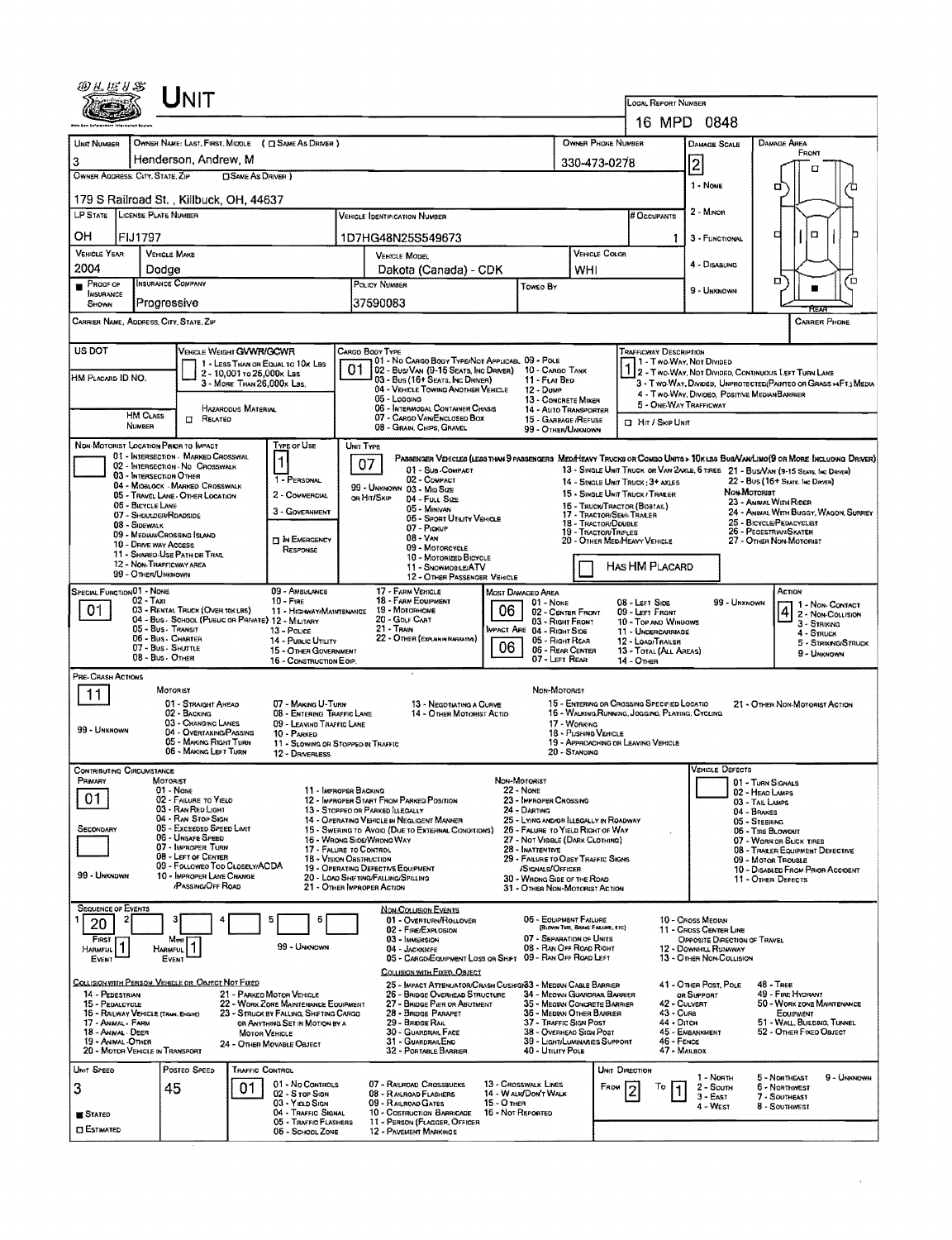| lnI<br>÷<br>ď.<br>v. |  |
|----------------------|--|
|                      |  |
|                      |  |

## MOTORIST / NON-MOTORIST / OCCUPANT

|   |                                                                                                                                                                                                                                            |                                                                                                  |                                                               |                 |                            |                        |                                                                |                                                                                                                                         |                            |                                       |                               |                                                                                           |                   | 16 MPD 0848                              |                                   |                                                                                          |                                                                 |                             |  |  |
|---|--------------------------------------------------------------------------------------------------------------------------------------------------------------------------------------------------------------------------------------------|--------------------------------------------------------------------------------------------------|---------------------------------------------------------------|-----------------|----------------------------|------------------------|----------------------------------------------------------------|-----------------------------------------------------------------------------------------------------------------------------------------|----------------------------|---------------------------------------|-------------------------------|-------------------------------------------------------------------------------------------|-------------------|------------------------------------------|-----------------------------------|------------------------------------------------------------------------------------------|-----------------------------------------------------------------|-----------------------------|--|--|
|   |                                                                                                                                                                                                                                            | UNIT NUMBER NAME: LAST, FIRST, MIDDLE                                                            |                                                               |                 |                            | DATE OF BIRTH          | GENDER<br>F                                                    | F - FEMALE                                                                                                                              |                            |                                       |                               |                                                                                           |                   |                                          |                                   |                                                                                          |                                                                 |                             |  |  |
|   |                                                                                                                                                                                                                                            | ADDRESS, CITY, STATE, ZIP                                                                        | Mirich, Olivia, Rebecca                                       |                 |                            |                        |                                                                |                                                                                                                                         |                            | 06/15/1996                            |                               | CONTACT PHONE - INCLUDE AREA CODE                                                         |                   | 19                                       | M - MALE                          |                                                                                          |                                                                 |                             |  |  |
|   |                                                                                                                                                                                                                                            | 8656 US 62, Killbuck, OH, 44637                                                                  |                                                               |                 |                            |                        |                                                                |                                                                                                                                         |                            |                                       |                               |                                                                                           |                   | 330-231-9026                             |                                   |                                                                                          |                                                                 |                             |  |  |
|   | <b>NUURIES</b>                                                                                                                                                                                                                             | INJURED TAKEN BY EMS AGENCY                                                                      |                                                               |                 |                            |                        |                                                                | MEDICAL FACILITY INJURED TAKEN TO                                                                                                       |                            |                                       | <b>SAFETY EQUIPMENT USED</b>  |                                                                                           |                   |                                          |                                   | DOT COMPLIANT SEATING POSITION AIR BAG USAGE EJECTION TRAPPED                            |                                                                 |                             |  |  |
|   | 11                                                                                                                                                                                                                                         |                                                                                                  |                                                               |                 |                            |                        |                                                                |                                                                                                                                         |                            | 04                                    |                               | $n$ Motorcycle<br>HELMET                                                                  |                   | 01                                       |                                   | 2                                                                                        |                                                                 | 11                          |  |  |
|   | OL State                                                                                                                                                                                                                                   | OPERATOR LICENSE NUMBER                                                                          |                                                               | <b>OL CLASS</b> | No<br><b>OVALID</b>        | M/C<br>$\Box$ $_{ENO}$ | CONDITION                                                      | ALCOHOL/DRUG SUSPECTED ALCOHOL TEST STATUS ALCOHOL TEST TYPE ALCOHOL TEST VALUE DRUG TEST STATUS   DRUG TEST TYPE                       |                            |                                       |                               |                                                                                           |                   |                                          |                                   |                                                                                          |                                                                 |                             |  |  |
|   | OH                                                                                                                                                                                                                                         | TY983683                                                                                         |                                                               | 4               | Dı                         |                        | 1                                                              |                                                                                                                                         |                            |                                       |                               |                                                                                           |                   |                                          |                                   | -1                                                                                       |                                                                 |                             |  |  |
|   |                                                                                                                                                                                                                                            | <b>OFFENSE DESCRIPTION</b><br><b>CITATION NUMBER</b><br>OFFENSE CHARGED ( HLOCAL CODE)           |                                                               |                 |                            |                        |                                                                |                                                                                                                                         |                            |                                       |                               |                                                                                           |                   |                                          |                                   | <b>HANDS-FREE</b><br>$\square$ Device<br>16<br>Usen                                      |                                                                 | <b>DRIVER DISTRACTED BY</b> |  |  |
|   |                                                                                                                                                                                                                                            | ACDA<br>333.03A<br>12338<br>UNIT NUMBER NAME: LAST, FIRST, MIDDLE<br>DATE OF BIRTH               |                                                               |                 |                            |                        |                                                                |                                                                                                                                         |                            |                                       |                               |                                                                                           |                   |                                          |                                   | AGE                                                                                      | GENDER                                                          |                             |  |  |
|   |                                                                                                                                                                                                                                            |                                                                                                  | Reining, Cilynda, Jenay                                       |                 |                            |                        |                                                                |                                                                                                                                         |                            |                                       |                               | 10/29/1996                                                                                |                   |                                          |                                   | 19                                                                                       | F                                                               | F - FEMALE<br>$M - MALE$    |  |  |
|   |                                                                                                                                                                                                                                            | ADDRESS, CITY, STATE, ZIP                                                                        |                                                               |                 |                            |                        |                                                                |                                                                                                                                         |                            |                                       |                               |                                                                                           |                   |                                          | CONTACT PHONE - INCLUDE AREA CODE |                                                                                          |                                                                 |                             |  |  |
|   | 31824 SR 206, Walhonding, OH, 43843<br>330-275-2872<br>INJURED TAKEN BY EMS AGENCY<br>MEDICAL FACILITY INJURED TAKEN TO<br><b>SAFETY EQUIPMENT USED</b><br><b>NJURIES</b><br>DOT COMPLIANT SEATING POSITION AIR BAG USAGE EJECTION TRAPPED |                                                                                                  |                                                               |                 |                            |                        |                                                                |                                                                                                                                         |                            |                                       |                               |                                                                                           |                   |                                          |                                   |                                                                                          |                                                                 |                             |  |  |
|   | 2                                                                                                                                                                                                                                          | 2                                                                                                | District 1                                                    |                 |                            |                        |                                                                |                                                                                                                                         |                            |                                       |                               | HELMET                                                                                    | MOTORCYCLE<br>01. |                                          |                                   |                                                                                          |                                                                 |                             |  |  |
|   | OL STATE                                                                                                                                                                                                                                   | OPERATOR LICENSE NUMBER                                                                          |                                                               | <b>OL CLASS</b> | No                         | M/C                    | Сомотном                                                       | Joel Pomerene Hos.<br>ALCOHOL/DRUG SUSPECTED ALCOHOL TEST STATUS ALCOHOL TEST TYPE ALCOHOL TEST VALUE DRUG TEST STATUS   DRUG TEST TYPE |                            | 04                                    |                               |                                                                                           |                   |                                          |                                   |                                                                                          |                                                                 |                             |  |  |
|   | ОН                                                                                                                                                                                                                                         | TY986159                                                                                         |                                                               | 4               | <b>ETVALID</b><br>Dı.      | $n_{END}$              | $\vert$ 1                                                      | I۱                                                                                                                                      |                            | $\vert$ 1                             |                               |                                                                                           |                   |                                          |                                   |                                                                                          |                                                                 |                             |  |  |
|   |                                                                                                                                                                                                                                            | OFFENSE CHARGED ( [ LOCAL CODE)                                                                  |                                                               |                 | <b>OFFENSE DESCRIPTION</b> |                        |                                                                |                                                                                                                                         |                            |                                       | <b>CITATION NUMBER</b>        |                                                                                           |                   |                                          |                                   | HANDS-FREE<br>$\Box$ Device                                                              |                                                                 | <b>DRIVER DISTRACTED BY</b> |  |  |
|   |                                                                                                                                                                                                                                            |                                                                                                  |                                                               |                 |                            |                        |                                                                |                                                                                                                                         |                            |                                       |                               |                                                                                           |                   | 11<br>Useo                               |                                   |                                                                                          |                                                                 |                             |  |  |
|   | Injuries <sub>(p</sub> .).                                                                                                                                                                                                                 | 1 - No Injury / None Reporte                                                                     | INJURED TAKEN BY<br>1 - Not Transported /                     |                 |                            | MOTORIST               | SAFETY EQUIPMENT USED                                          |                                                                                                                                         |                            |                                       | 99 - UNKNOWN SAFETY EQUIPMENT |                                                                                           |                   | 수학 가능한다.<br>Non-Motorist                 |                                   |                                                                                          |                                                                 |                             |  |  |
|   | 2 - Passible.                                                                                                                                                                                                                              | 3 - Non-Incapacitatino                                                                           | <b>TREATED AT SCENE</b><br>$2 - EMS$                          |                 |                            |                        | 01 - NONE USED-VEHICLE OCCUPANT                                |                                                                                                                                         |                            |                                       |                               | 05 - CHILD RESTRAINT SYSTEM-FORWARD FACING 09 - NONE USED                                 |                   |                                          |                                   |                                                                                          | 12 - REFLECTME COATINO                                          |                             |  |  |
|   | 4 - INCAPACITATING<br>5 - Fatal                                                                                                                                                                                                            |                                                                                                  | $3 - P_{OLICE}$<br>$4 -$ Omer<br>9 - Unknown                  |                 |                            |                        | 02 - S HOULDER BELT ONLY USED<br>03 - LAP BELT ONLY USED       | 04 - S HOULDER AND LAP BELT ONLY USED                                                                                                   |                            | 07 - BOOSTER SEAT<br>08 - HELMET USED |                               | - 06 - Chilo Restraint System-Rear Facing                                                 |                   | 10 - HELMET USED<br>(ELBOWS, KNEES, ETC) |                                   | 11 - Protective Pads Used 14 - OTHER                                                     | $13 +$ Lighting                                                 |                             |  |  |
|   | <b>SEATING POSITION</b>                                                                                                                                                                                                                    |                                                                                                  |                                                               |                 |                            |                        |                                                                |                                                                                                                                         |                            |                                       |                               |                                                                                           |                   |                                          |                                   | AIR BAG USAGE                                                                            |                                                                 |                             |  |  |
|   |                                                                                                                                                                                                                                            | 01 - FRONT - LEFT SIDE (MOTORCYCLE DRIVER)<br>02 - FRONT - MIDDLE                                |                                                               |                 | 08 - THRO - MIDDLE         |                        | -07 - THIRD - LEFT SIDE (MOTORCYCLE SIGE CAR)                  |                                                                                                                                         |                            | 13 - Trailing Unit                    |                               | 12 - PASSENGER IN UNENCLOSED CARGO AREA<br>in Paris Co.                                   |                   |                                          |                                   | 1 - Not Deployed<br>2 - DEPLOYED FRONT                                                   |                                                                 |                             |  |  |
|   |                                                                                                                                                                                                                                            | 03 - Front - Right Side<br>04 - SECOND - LEFT SIDE (MONORCYCLE PASSEMER)<br>05 - Second - Middle |                                                               |                 | 09 - THRO - RIGHT SIDE     |                        | 10 - SLEEPER SECTION OF CAB (TRUCK)                            | 11 - PASSENGER IN OTHER ENCLOSED CARGO AREA                                                                                             | 16 - Отнея                 | 15 - Non-Motorist Mark                |                               | 14 - RIDING ON VEHICLE EXTERIOR (NON-TRALIAD UNT)                                         |                   |                                          |                                   | 3 - DEPLOYED SIDE-<br>4 - DEPLOYED BOTH FRONT/SIDE<br>5 - Not Applicasle                 |                                                                 |                             |  |  |
|   |                                                                                                                                                                                                                                            | 06 - SECOND - RIGHT SIDE                                                                         |                                                               |                 | All Million                | <b>P</b> =             | (NON-TRAILING LINET SUCH AS A BUS, PICK-UP WITH CAP)<br>10°11' |                                                                                                                                         |                            | 99 - UNKNOWN                          |                               |                                                                                           |                   |                                          |                                   | 9 - DEPLOYMENT UNKNOWN                                                                   |                                                                 |                             |  |  |
|   | EJECTION                                                                                                                                                                                                                                   |                                                                                                  |                                                               |                 | OPERATOR LICENSE CLASS     |                        |                                                                | CONDITION                                                                                                                               | $\mathbb{R}^{K^{\star}}$ . |                                       |                               |                                                                                           |                   | <b>B</b>                                 |                                   | ALCOHOL/DRUG SUSPECTED                                                                   |                                                                 |                             |  |  |
|   | 1 - Not Electro                                                                                                                                                                                                                            | 2 - TOTALLY EJECTED : 2 - EXTRICATED BY                                                          | 1 - Not TRAPPED                                               |                 | 1 - Cuss A                 | $2 - Class B$          | - 20                                                           | 1 - Apparently Normal<br>AS T-APPARENTLY INCHINAL<br>- 2 - Physical Impairment<br>- 3 - Emotioni (Depressed, Angry, Disturbe            |                            |                                       | 745 - Gilberto                | .5 - FELL ASLEEP, FAINTED, FATIGUE<br>6 - UNDER THE INFLUENCE OF                          |                   |                                          |                                   | 1 - Nove $\frac{1}{2}$<br>2 - YES ALCOHOL SUSPECTED                                      |                                                                 |                             |  |  |
|   | 4 - Not Applicable                                                                                                                                                                                                                         | 3 - PARTIALLY EJECTED                                                                            | Mechanical Means<br>3 - EXTRICATED BY<br>NON-MECHANICAL MEANS |                 | $3 - ClassC$ .             |                        | 4 - REGULAR CLASS (DHOIS TOT)<br>5 - MC/Moreo QNLY             | <sub>is t</sub> 4'≁ Illness <sub>and</sub> a <sub>s</sub>                                                                               |                            |                                       |                               | MEDICATIONS, DRUGS, ALCOHOL:<br>$7 -$ Other                                               |                   |                                          |                                   | 3 - YES Hap Not MPARED<br>4 - YES DRUGS SUSPECTED<br>5 - YES-ALCOHOL AND DRUGS SUSPECTED |                                                                 |                             |  |  |
|   |                                                                                                                                                                                                                                            | Alcohol Test Status                                                                              |                                                               |                 | ALCOHOL TEST TYPE          |                        | <b>DRUG TEST STATUS</b>                                        |                                                                                                                                         |                            |                                       | DRUG TEST TYPE                | DRIVER DISTRACTED BY                                                                      |                   |                                          |                                   |                                                                                          |                                                                 |                             |  |  |
|   | 1 - NONE GIVEN                                                                                                                                                                                                                             | 2 - IEST REFUSED                                                                                 |                                                               |                 | 1 - None<br>2 - BLoop      |                        | 1 - NONE GIVEN<br>2 - Test Refused III                         |                                                                                                                                         |                            |                                       | 1 - None<br>2 - Broop         | 1 - No DISTRACTION REPORTED<br>- Рноме                                                    |                   |                                          |                                   |                                                                                          | <b>6 - OTHER INSIDE THE VEHICLE</b><br>7 - External Distraction |                             |  |  |
|   |                                                                                                                                                                                                                                            | 3 - TEST GIVEN, CONTAMPATED SAMPLE/UNUSABL<br>4 - Test Given, Results Known                      |                                                               |                 | $3 -$ Urne<br>4 - BREATH   |                        |                                                                | 3 - TEST GIVEN, CONTAMINATED SAMPLE/UNUSABL<br>4 - Test Given, Results Known<br>5 - TEST GIVEN, RESULTS UNKNOWN                         |                            |                                       | 3 - Unwe<br>4 - OTHER         | 3 - TEXTING/EMAILING<br>4 - Eletronic Communication Device<br>5 - OTHER ELECTRONIC DEVICE |                   |                                          |                                   |                                                                                          |                                                                 | ч., к                       |  |  |
|   |                                                                                                                                                                                                                                            | 5 - Test Given, Results Unknown                                                                  |                                                               |                 | $5 -$ OTHER                |                        |                                                                |                                                                                                                                         |                            |                                       |                               | (NAWSATION DEVICE, RADIO, DVD)                                                            |                   |                                          |                                   |                                                                                          |                                                                 |                             |  |  |
|   |                                                                                                                                                                                                                                            | UNIT NUMBER   NAME: LAST, FIRST, MIDDLE                                                          |                                                               |                 |                            |                        |                                                                |                                                                                                                                         |                            |                                       |                               |                                                                                           | DATE OF BIRTH     |                                          |                                   | AGE                                                                                      | GENDER                                                          | F - FEMALE<br>M - MALE      |  |  |
|   |                                                                                                                                                                                                                                            | ADDRESS, CITY, STATE, ZIP                                                                        |                                                               |                 |                            |                        |                                                                |                                                                                                                                         |                            |                                       |                               |                                                                                           |                   | CONTACT PHONE - INCLUDE AREA CODE        |                                   |                                                                                          |                                                                 |                             |  |  |
| g |                                                                                                                                                                                                                                            |                                                                                                  |                                                               |                 |                            |                        |                                                                |                                                                                                                                         |                            |                                       |                               |                                                                                           |                   |                                          |                                   |                                                                                          |                                                                 |                             |  |  |
|   | INJURIES                                                                                                                                                                                                                                   | INJURED TAKEN BY                                                                                 | <b>EMS AGENCY</b>                                             |                 |                            |                        |                                                                | Medical Facility Injured Taken To                                                                                                       |                            |                                       | <b>SAFETY EQUIPMENT USED</b>  | DOT<br>COMPLIANT                                                                          |                   |                                          |                                   | SEATING POSITION AIR BAG USAGE EJECTION                                                  |                                                                 | TRAPPED                     |  |  |
|   |                                                                                                                                                                                                                                            |                                                                                                  |                                                               |                 |                            |                        |                                                                |                                                                                                                                         |                            |                                       |                               | MOTORCYCLE<br>HELMET                                                                      |                   |                                          |                                   |                                                                                          |                                                                 |                             |  |  |
|   |                                                                                                                                                                                                                                            | UNIT NUMBER   NAME: LAST, FIRST, MIDDLE                                                          |                                                               |                 |                            |                        |                                                                |                                                                                                                                         |                            |                                       |                               |                                                                                           | DATE OF BIRTH     |                                          |                                   | AGE                                                                                      | GENDER                                                          | F - FEMALE<br>M - MALE      |  |  |
|   |                                                                                                                                                                                                                                            | ADDRESS, CITY, STATE, ZIP                                                                        |                                                               |                 |                            |                        |                                                                |                                                                                                                                         |                            |                                       |                               |                                                                                           |                   | CONTACT PHONE - INCLUDE AREA CODE        |                                   |                                                                                          |                                                                 |                             |  |  |
|   |                                                                                                                                                                                                                                            |                                                                                                  |                                                               |                 |                            |                        |                                                                |                                                                                                                                         |                            |                                       |                               |                                                                                           |                   |                                          |                                   |                                                                                          |                                                                 |                             |  |  |
|   | NJURIES                                                                                                                                                                                                                                    | INJURED TAXEN BY                                                                                 | <b>EMS AGENCY</b>                                             |                 |                            |                        |                                                                | MEDICAL FACILITY INJURED TAKEN TO                                                                                                       |                            |                                       | <b>SAFETY EQUIPMENT USED</b>  | DOT<br><b>D</b> COMPLIANT                                                                 |                   |                                          |                                   | SEATING POSTION AIR BAG USAGE EJECTION TRAPPED                                           |                                                                 |                             |  |  |
|   |                                                                                                                                                                                                                                            |                                                                                                  |                                                               |                 |                            |                        |                                                                |                                                                                                                                         |                            |                                       |                               | Мотонсусце<br>HELMET                                                                      |                   |                                          |                                   |                                                                                          |                                                                 |                             |  |  |